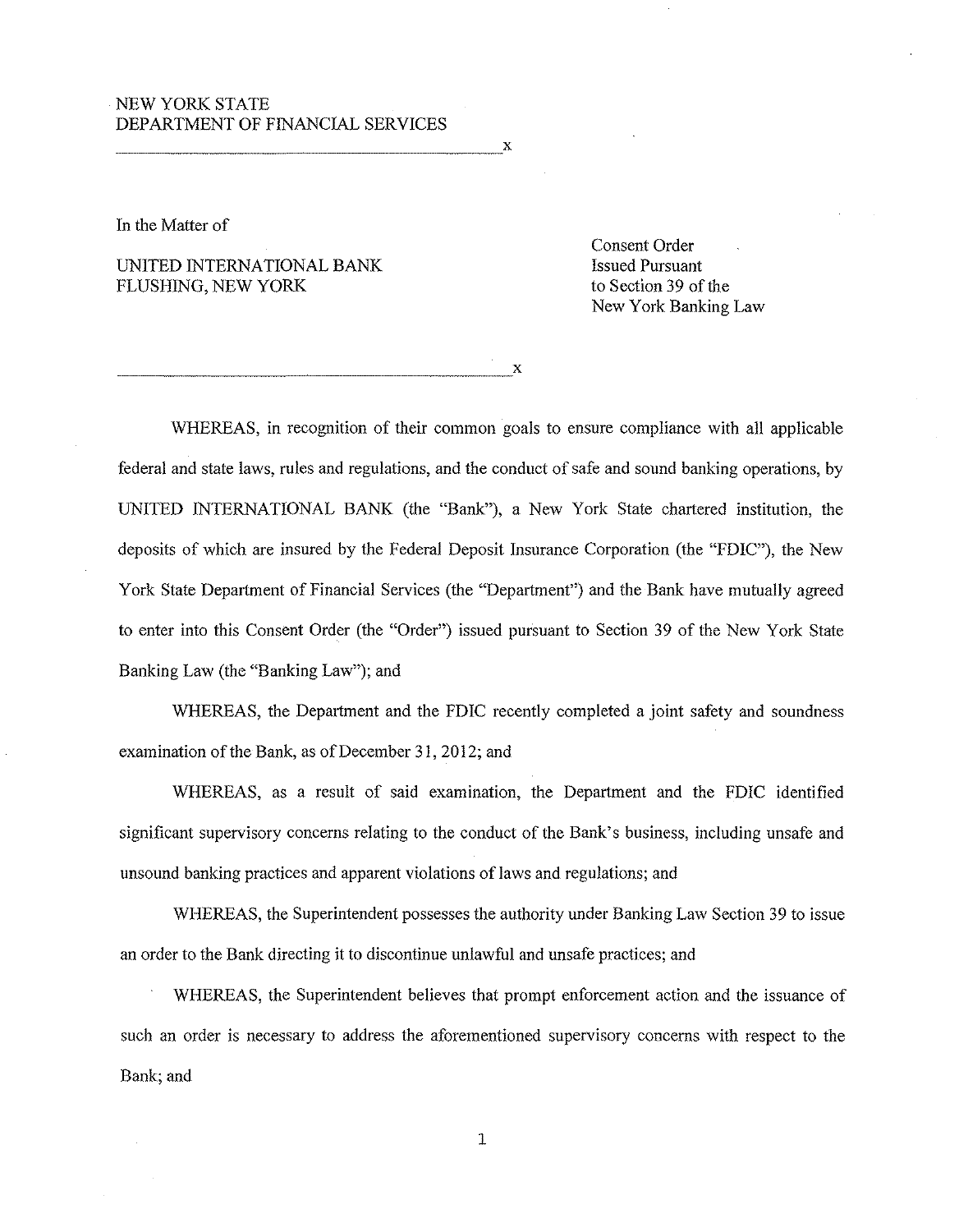WHEREAS, additional enforcement action consistent with the duties, powers and obligations of the Superintendent may be taken as required and if necessary to address these and any other supervisory concerns of the Department with respect to the Bank; and

WHEREAS, on  $\overline{\bigcup_{\psi}\bigcup_{\varphi}}$ , 2013, the Board of Directors (the "Board"), by unanimous written consent, adopted a resolution:

1. Stipulating and consenting to the issuance of this Order on behalf of the Bank and consenting to compliance on behalf of the Bank with each and every provision of this Order;

2. Waiving any and all rights to judicial review of this Order;

3. Waiving any and all rights to challenge or contest the validity, effectiveness, terms or enforceability of the provisions of this Order.

NOW, THEREFORE, without admission or denial by the Bank of any findings of fact or conclusions of law, and pursuant to the aforesaid resolution:

IT IS HEREBY ORDERED pursuant to Banking Law Section 39 that the Bank shall not engage in unsafe or unsound banking practices and not commit apparent violations of the law and/or regulation.

IT IS FURTHER ORDERED that the Bank, its institution-affiliated parties, and its successors and assigns, shall take affirmative action as follows:

### CORRECTION AND PREVENTION

Beginning on the effective date of this Order, the Bank shall take all steps necessary, consistent with the provisions of this Order and sound banking practices, to correct and prevent the unsafe or unsound banking practices and violations of law and regulation identified by the Department and the FDIC.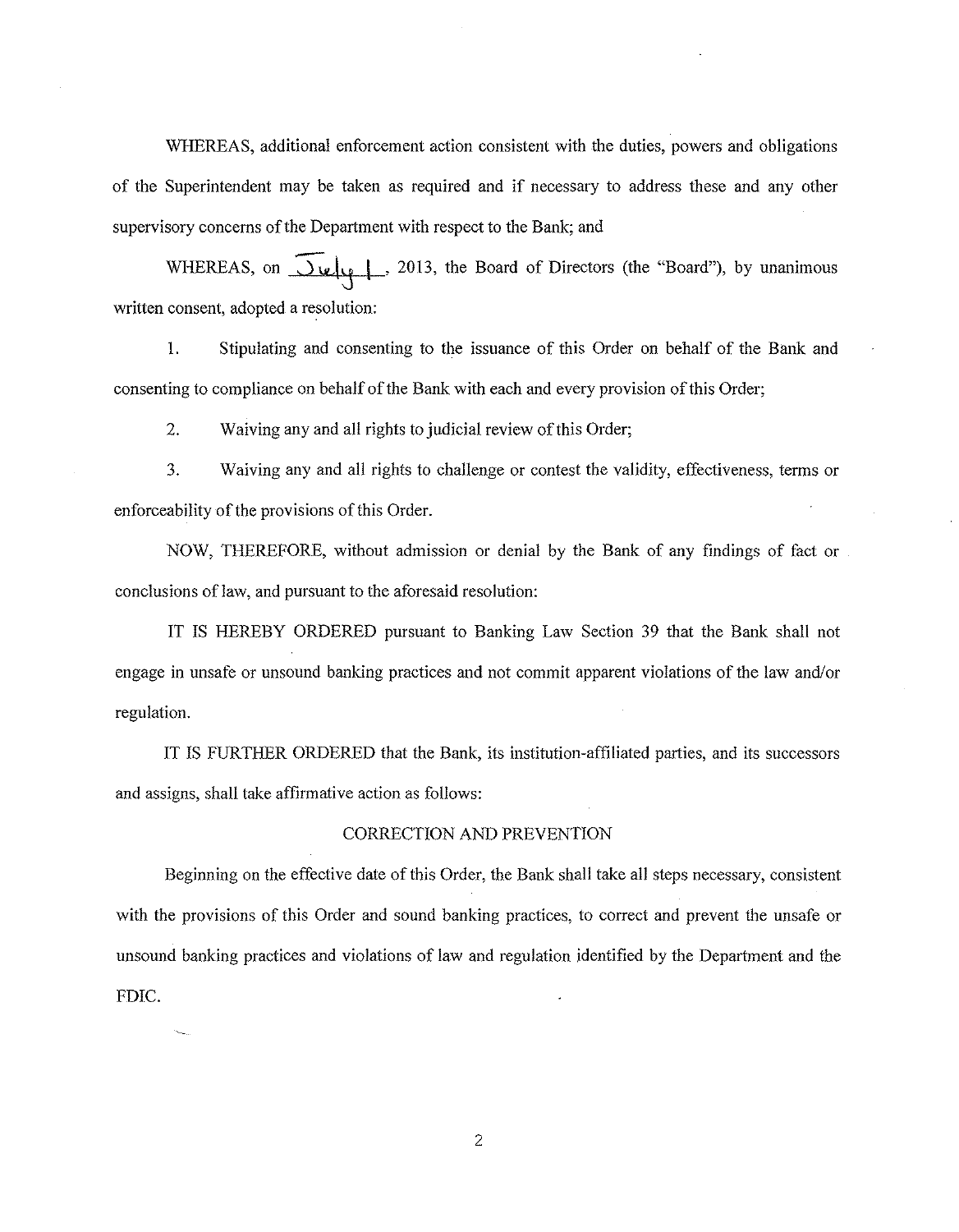In addition, the Board shall take all steps necessary to ensure that the Bank is operated with adequate management supervision and Board oversight to prevent any future unsafe or unsound banking practice or violations of laws or regulations.

## BOARD PARTICIPATION

1. (a) The Board shall increase its participation in the affairs of the Bank, assuming full responsibility for the approval of sound policies and objectives and for the supervision of all of the Bank's activities, consistent with the role and expertise commonly expected for directors of banks of comparable size.

(b) The Board's participation shall include meetings to be held no less frequently than on a monthly basis at which, at a minimum, the following areas shall be reviewed and approved, when appropriate and in accordance with any applicable provision(s) of this Order: insider loans; reports of income and expenses; new, overdue, renewal, insider, charged off, and recovered loans; investment activity; liquidity levels and funds management; adoption or modification of operating policies; individual committee reports; audit reports; internal control reviews including managements' responses; reconciliation of general ledger accounts; and compliance with this Order.

(c) Board minutes shall document Board reviews and contain detailed information of the review and any related actions or discussions. The Board minutes shall be made and maintained on a timely basis, with each individual member's vote appropriately recorded and reflecting the name of each approving and dissenting director.

(d) The Bank shall notify the Superintendent and the Regional Director of the FDIC's New York Regional Office (the "Regional Director") in writing of the resignation, termination or change in duties or responsibilities of any member of its Board or any of its senior executive officers as that term is defined in the FDIC's Rules and Regulations ("Senior Executive Officers") within 10 days of the event. Any notification required by this subparagraph shall include a description of the background(s)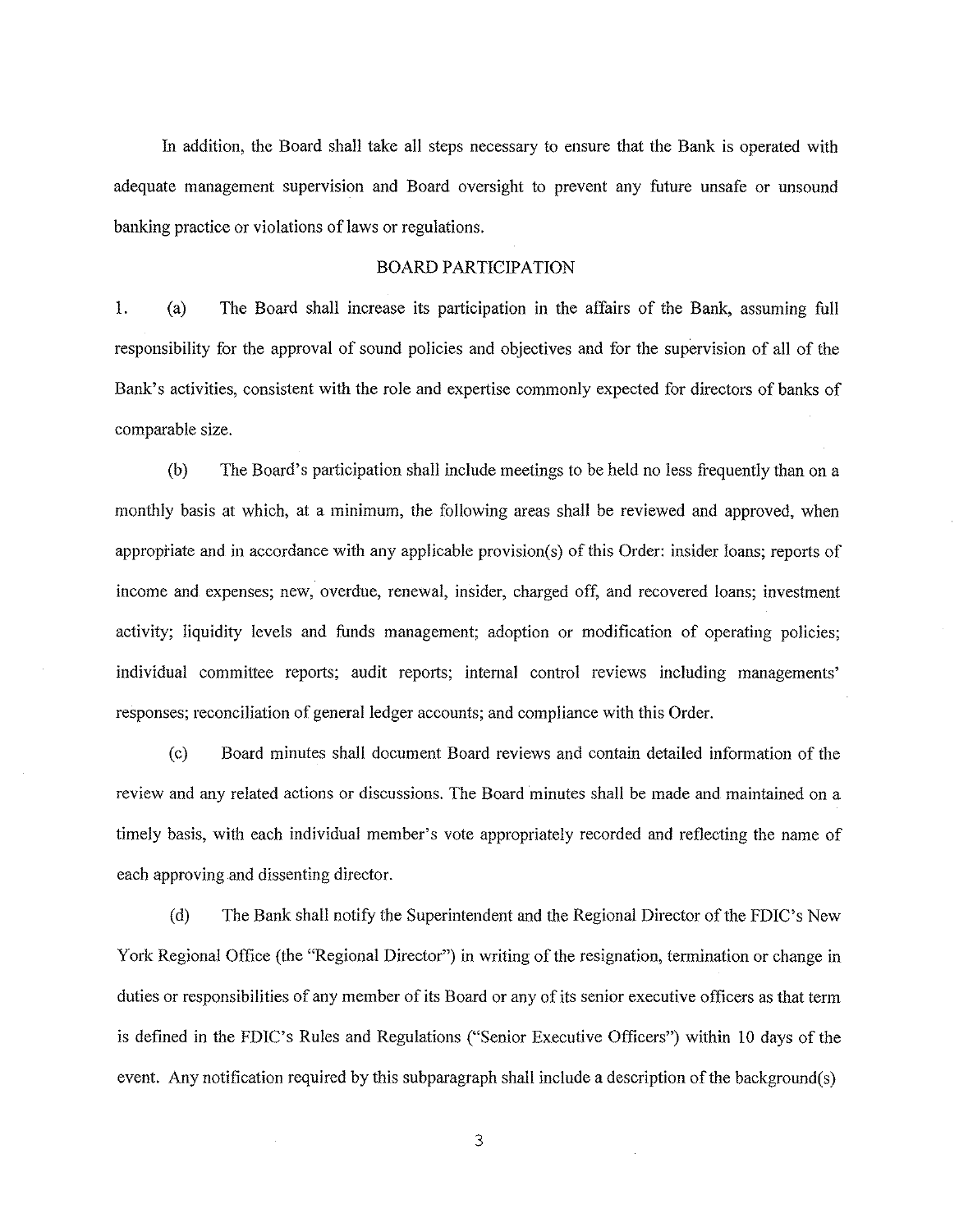and experience of any proposed replacement personnel and must be received at least 30 days prior to the individual(s) assuming the new position(s). The Bank shall establish procedures to ensure compliance with section 32 of the Act, 12 U.S.C. § 183li, and Subpart F of Part 303 of the FDIC's Rules and Regulations, 12 C.F .R. Part 303.

(e) Within 60 days from the effective date of this Order, the Bank shall increase the number of directors such that a majority of the Board is "independent," as that term is defined below.

(f) The addition of any new director shall be accomplished in accordance with applicable state and federal law, and the Bank's by-laws and/or other governing corporate instrument(s).

 $(g)$  For the purposes of this Order, an "independent" director shall be one who:

(i) is not employed in any capacity by the Bank, its subsidiaries, or affiliated organizations, other than as a director;

(ii) if applicable, does not own more than 10% of the outstanding shares of the Bank or any of the Bank's affiliates;

(iii) is not related by blood or marriage to an officer or director of the Bank or its affiliates, or any shareholder owning more than I 0% of the outstanding shares of the Bank or its affiliates, and who does not otherwise share a common financial interest with such officer, director, or shareholder;

(iv) is not indebted, directly or indirectly, to the Bank or any of its affiliates, including the indebtedness of any entity in which the individual has a substantial financial interest, in an amount exceeding I% of the Bank's total Tier I Capital and Allowance for Loan and Lease Losses ("ALLL"); and

(v) is a resident of, or engaged in business in the Bank's trade area; or is otherwise deemed to be an independent director for purposes of this Order by the Superintendent and the Regional Director.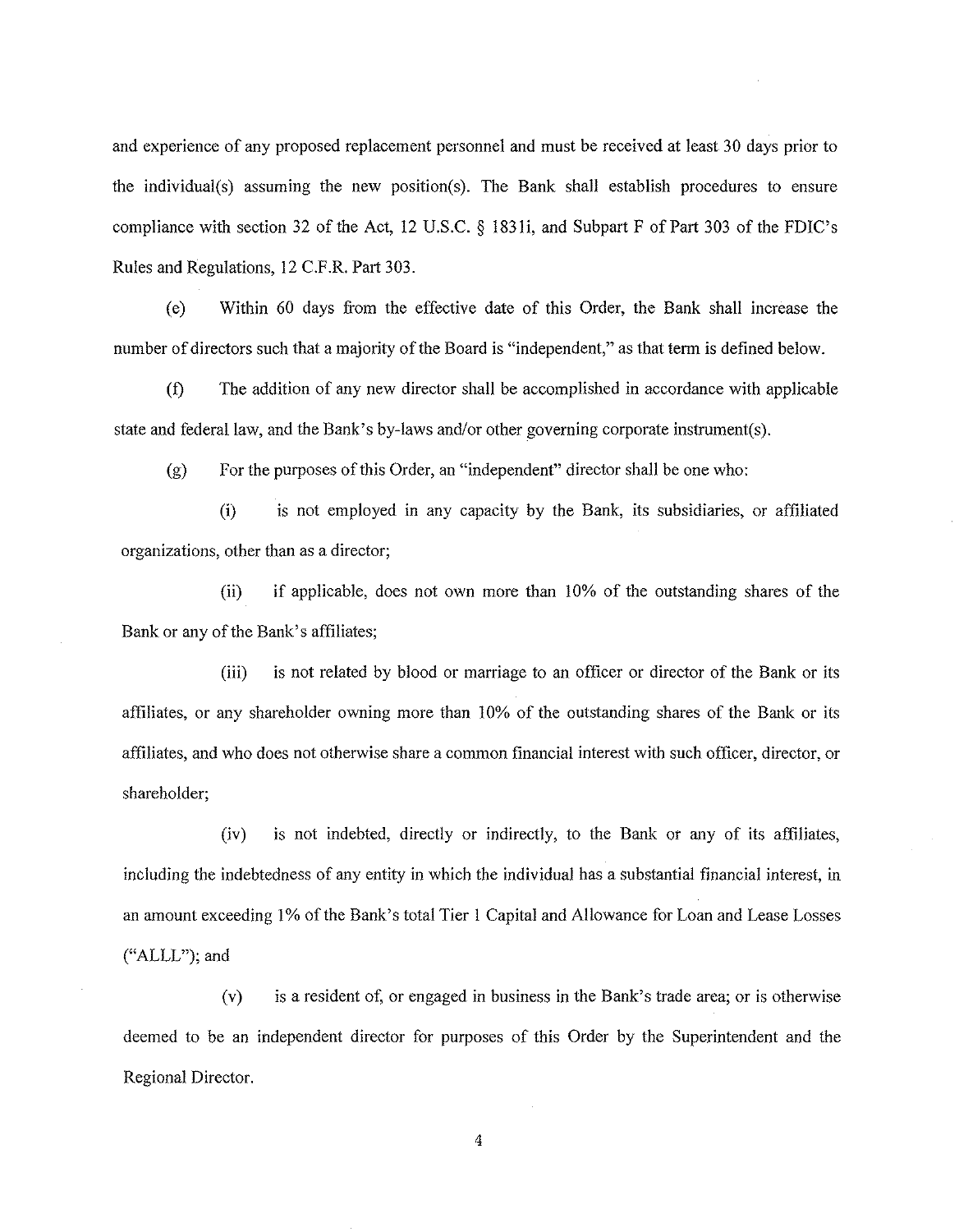### BOARD AND MANAGEMENT

2. (a) The Bank shall have and retain qualified management. At a minimum, such management shall include: a chief executive officer with proven ability in managing a bank of comparable size and complexity and experience in upgrading a low quality loan portfolio; a senior lending officer with an appropriate level of lending, collection, and loan supervision experience for the type and quality of the Bank's loan portfolio; and a chief financial officer with demonstrated ability in all financial areas including, but not limited to, accounting, regulatory reporting, budgeting and planning, management of the investment function, liquidity management, and interest rate risk management. The Board shall provide the necessary written authority to management to implement the provisions of this Order.

(b) The qualifications of management shall be assessed on its ability to:

- (i) comply with the requirements of this Order;
- (ii) operate the Bank in a safe and sound manner;
- (iii) comply with applicable laws, rules, and regulations; and

(iv) restore all aspects of the Bank to a safe and sound condition, including capital adequacy, asset quality, management effectiveness, earnings, liquidity, and sensitivity to interest rate risk.

(c) Within 30 days from the effective date of this Order, the Bank shall retain a bank consultant who is acceptable to the Superintendent and the Regional Director and who will develop a written analysis and assessment of the Bank's management needs ("Management Report") for the purpose of providing qualified management for the Bank.

(d) The Management Report shall be developed within 60 days from the effective date of this Order and shall, at a minimum:

(i) identify the type and number of director and officer positions needed to properly manage and supervise the affairs of the Bank;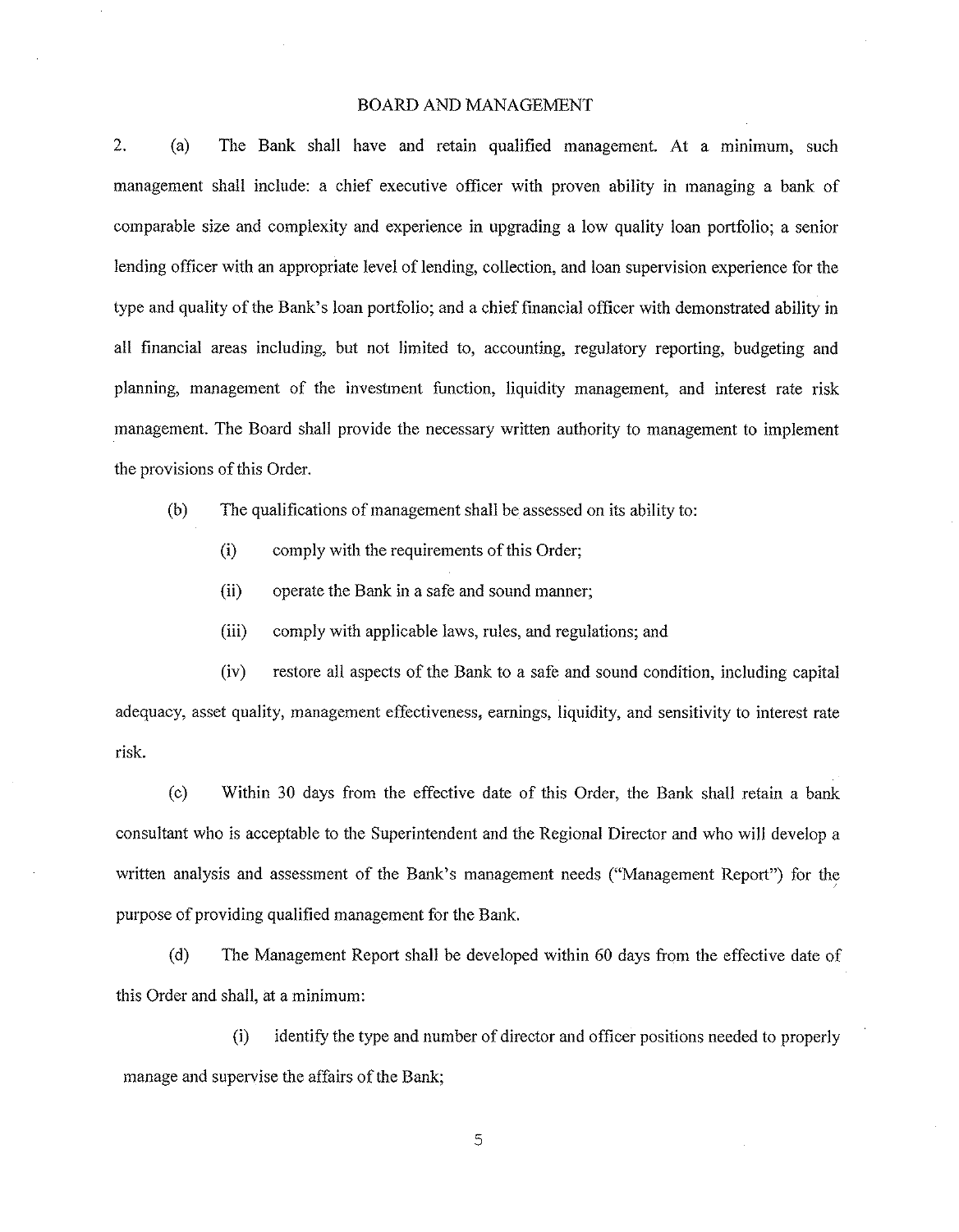(ii) identifY and establish such Bank committees as are needed to provide guidance and oversight to active management;

(iii) evaluate the current and past performance of the Chairman ofthe Board, Senior Executive Officers (including the President) and staff members of the Bank, indicating whether the individuals are competent and qualified to perform present duties, adhere to the Bank's established plans, policies, procedures and processes, and operate the Bank in a safe and sound manner;

(iv) evaluate the Chairman of the Board, all Bank officers (including the President) and staff members to determine whether these individuals possess the ability, experience and other qualifications required to perform anticipated duties, including adherence to the Bank's established policies and practices, and restoration and maintenance ofthe Bank in a safe and sound condition;

(v) with respect to the position of Chairman of the Board and President ofthe Bank, giving appropriate consideration to the size and complexity of the Bank, identify the authorities, responsibilities and accountabilities appropriate to the positions, and present a clear and concise description of the relevant knowledge, skills, abilities and experience necessary for the positions;

(vi) evaluate the Chairman of the Board's compensation;

(vii) evaluate all Bank officers' compensation, including salaries, director fees, and other benefits;

(viii) provide a plan to recruit and hire any additional or replacement personnel (including the Chairman of the Board and the President) with the requisite ability, experience and other qualifications to fill those director (including the Chairman of the Board), officer (including the President) or staff member positions identified in the Management Report; and

(ix) recommend procedures for the periodic review and update of the Management Report and assess the performance of the Chairman, each Senior Executive Officer (including the President) and staff member.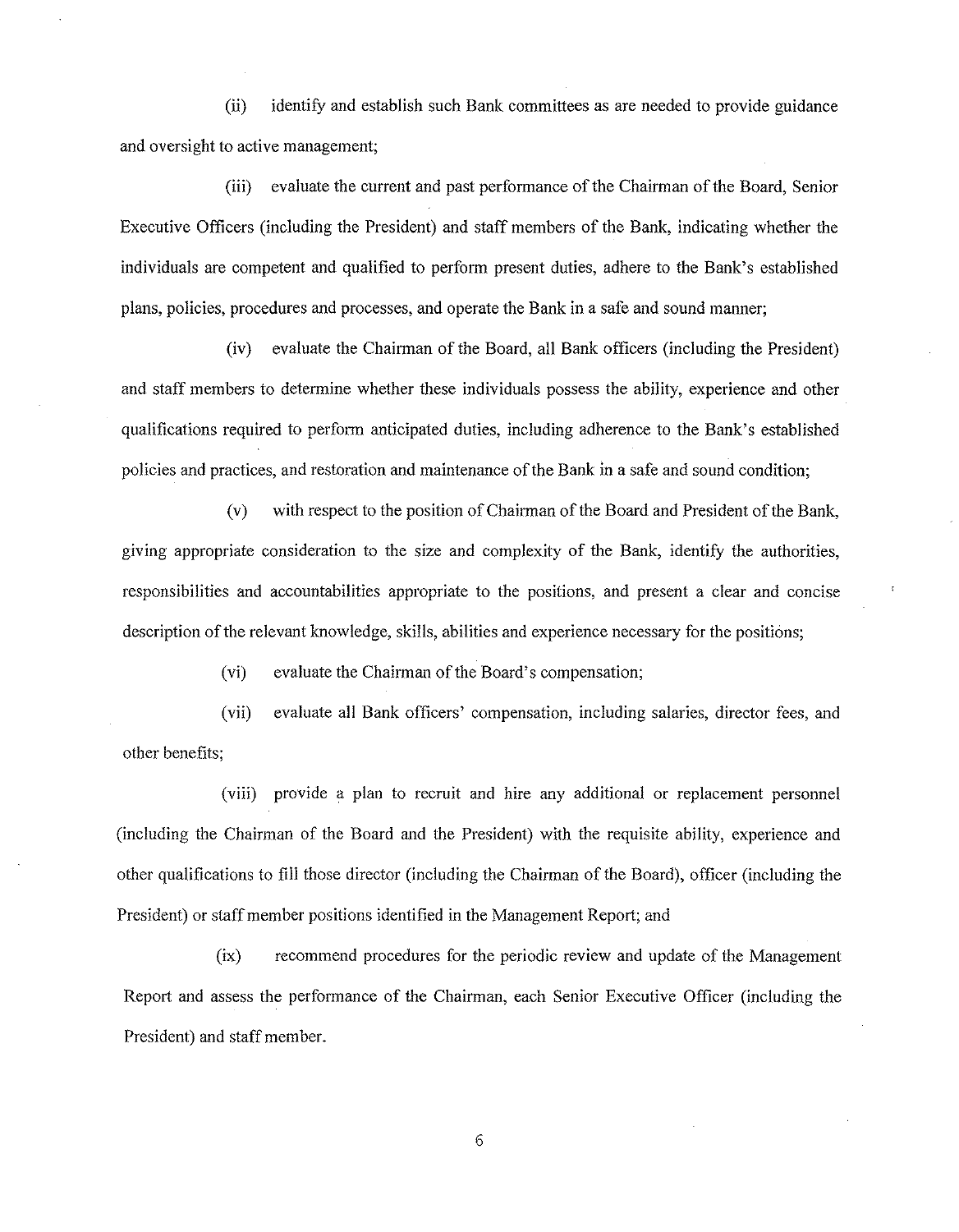(e) Within 10 days from the effective date of this Order, the Bank shall provide the Superintendent and the Regional Director with a copy of the proposed engagement letter or contract with the third-party for non-objection or comment before it is executed.

(f) The contract or engagement letter shall include, at a minimum:

(i) a description of the work to be performed under the contract or engagement letter, the fees for each significant element of the engagement, and the aggregate fee;

 $(ii)$  the responsibilities of the firm or individual;

(iii) identification of the professional standards covering the work to be performed;

(iv) identification of the specific procedures to be used when carrying out the work

to be performed;

 $(v)$  the qualifications of the employee(s) who are to perform the work;

(vi) the time frame for completion of the work;

(vii) any restrictions on the use of the reported findings;

(viii) a provision for unrestricted access to work papers by the Department and the

FDIC; and

(ix) a certification that the firm or individual is not affiliated in any manner with the Bank, any director or officer.

(g) Within 30 days from receipt of the Management Report, the Bank shall formulate a written plan ("Management Plan") that incorporates the findings of the Management Report, a plan of action in response to each recommendation contained in the Management Report, and a time frame for completing each action.

(h) At a minimum, the Management Plan shall:

(i) contain a recitation of the recommendations included in the Management Report, a plan of action to respond to each recommendation, and a time frame for completing each action;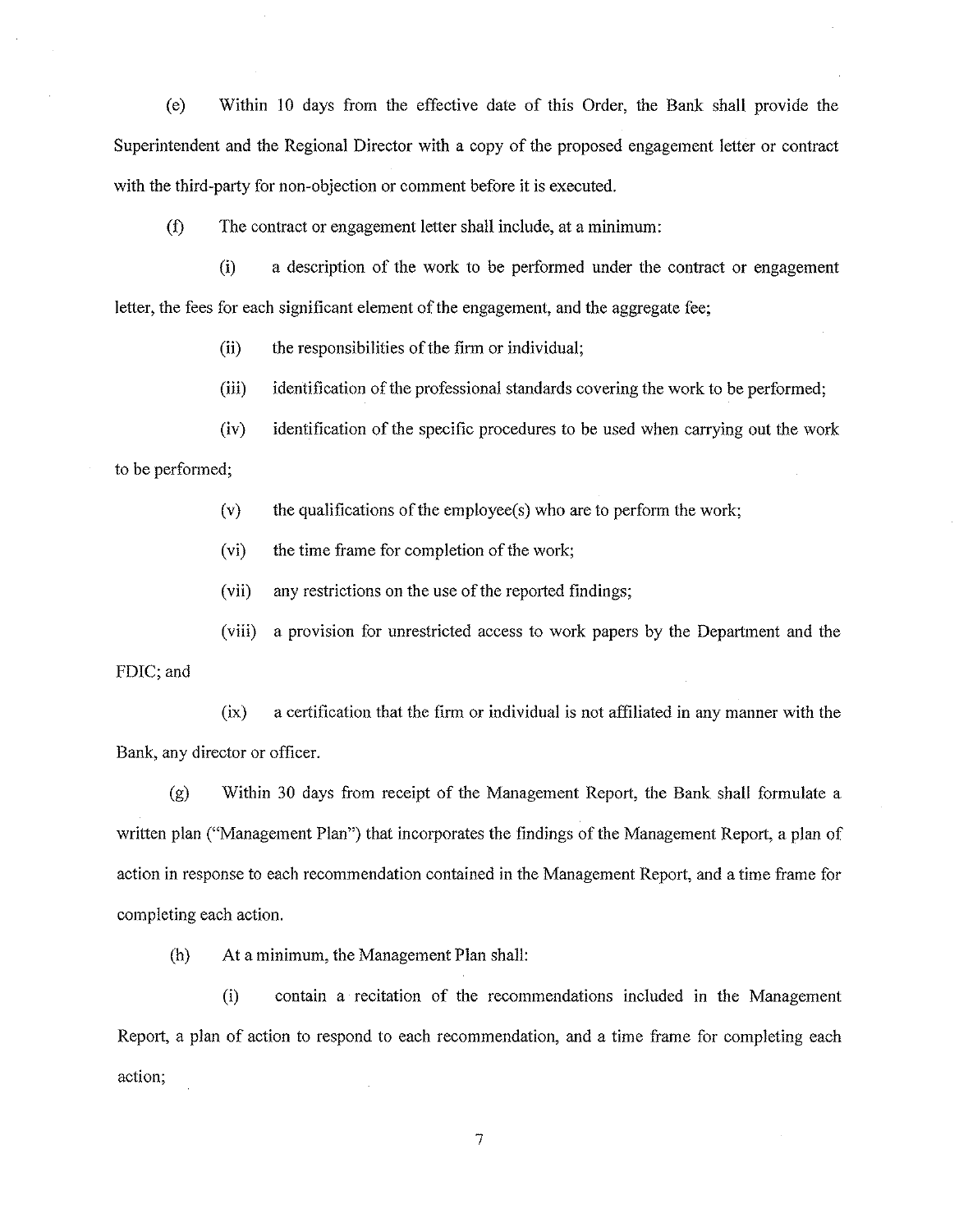(ii) include provisions to implement necessary training and development for all employees;

(iii) establish procedures to periodically review and update the Management Plan, as well as periodically review and assess the performance of each officer and staff member; and

(iv) set forth a current management succession plan.

(i) The Management Plan shall be submitted to the Superintendent and the Regional Director for non-objection or comment. Within 10 days from receipt of non-objection or any comments from the Superintendent and the Regional Director, and after incorporation and adoption of all comments, the Board shall approve the Management Plan, recording such approval in the minutes of the Board meeting. Thereafter, the Bank shall implement and fully comply with the Management Plan.

### CLASSIFIED ASSETS REDUCTION

3. (a) Within 30 days from the effective date of this Order the Bank shall formulate and submit for review as described in subparagraph (c), a written plan ("Classified Asset Plan") to reduce the Bank's risk position in each asset which is classified "Substandard" or "Doubtful" in the current Report of Examination. For purposes of this provision, "reduce" means to collect, charge off, or improve the quality of an asset so as to warrant its removal from adverse classification by the Superintendent and the Regional Director.

(b) The Classified Asset Plan shall include, at a minimum, the following:

(i) an action plan to review, analyze and document the current financial condition of each classified borrower including source of repayment, repayment ability, and alternative repayment sources, as well as the value and accessibility of any pledged or assigned collateral, and any possible actions to improve the Bank's collateral position;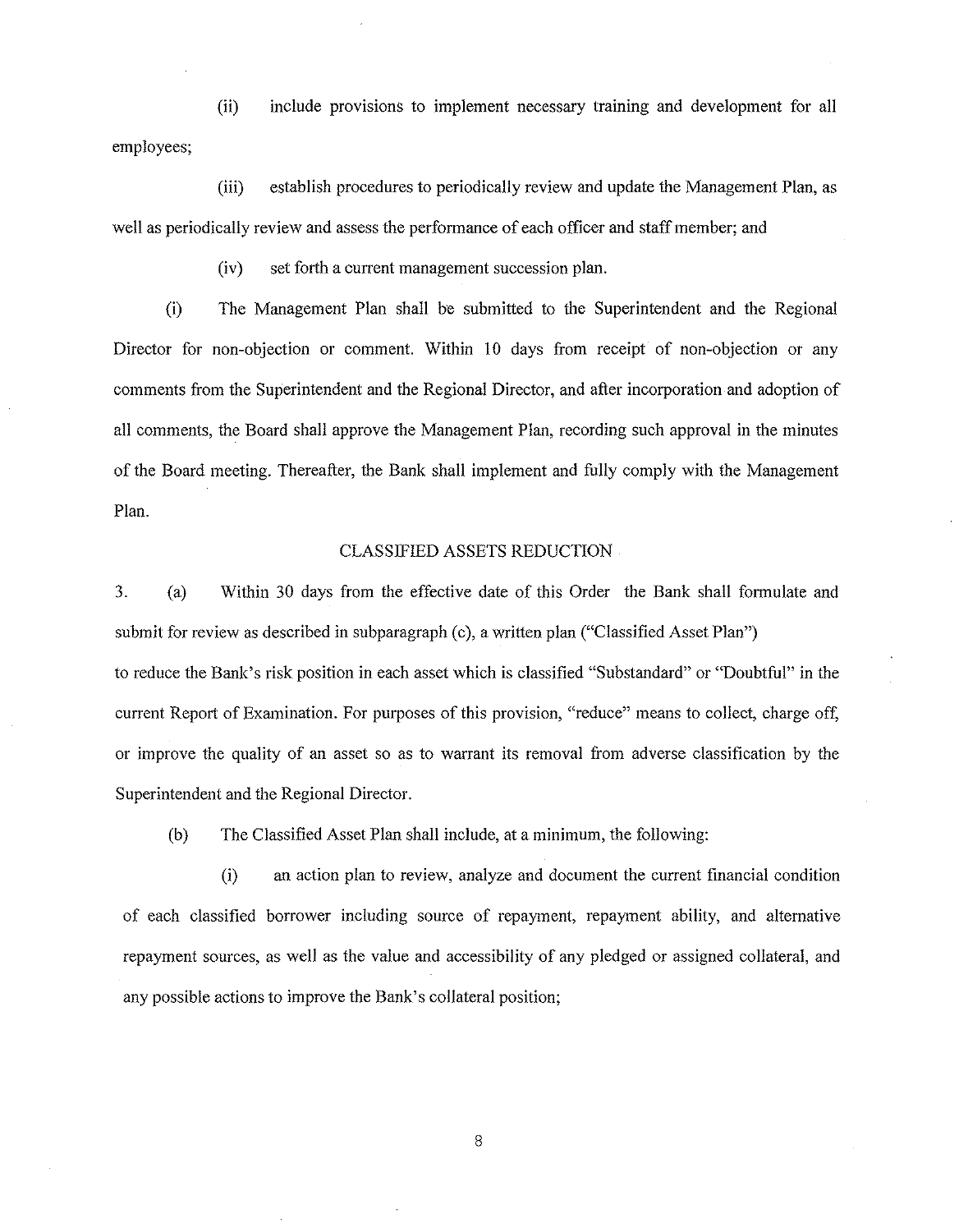(ii) a schedule for reducing the outstanding dollar amount of each adversely classified asset, including time frames for achieving the reduced dollar amounts (at a minimum, the schedule for each adversely classified asset must show its dollar balance on a quarterly basis);

(iii) specific action plans intended to reduce the Bank's risk exposure in each classified asset;

(iv) delineated areas of responsibility for loan officers; and

(v) provision(s) for the submission of monthly written progress reports to the Board for review and notation in minutes of the Board meetings.

(c) The Classified Asset Plan shall be submitted to the Superintendent and the Regional Director for non-objection or comment. Within 30 days from receipt of non-objection or any comments from the Superintendent and the Regional Director, and after incorporation and adoption of all comments, the Board shall approve the Classified Asset Plan, which approval shall be recorded in the minutes of the Board meeting. Thereafter, the Bank shall implement and fully comply with the Classified Asset Plan.

(d) The Bank shall not extend, directly or indirectly, any additional credit to, or for the benefit of, any borrower who is already obligated in any manner to the Bank on any extensions of credit (including any portion thereof) that has been charged off the books of the Bank or classified "Loss" in the current or any future report of examination, so long as such credit remains uncollected.

(e) The Bank shall not extend, directly or indirectly, any additional credit to, or for the benefit of, any borrower whose loan or other credit has been classified "Substandard", "Doubtful", or is listed for "Special Mention" in the current or any future report of examination, and is uncollected, unless the Board, or a designated committee thereof, provides in writing, a detailed explanation of why the extension is in the best interest of the Bank. Prior to extending additional credit pursuant to this paragraph, whether in the form of a renewal, extension, or further advance of funds, such additional credit shall be approved by the Board who shall determine that: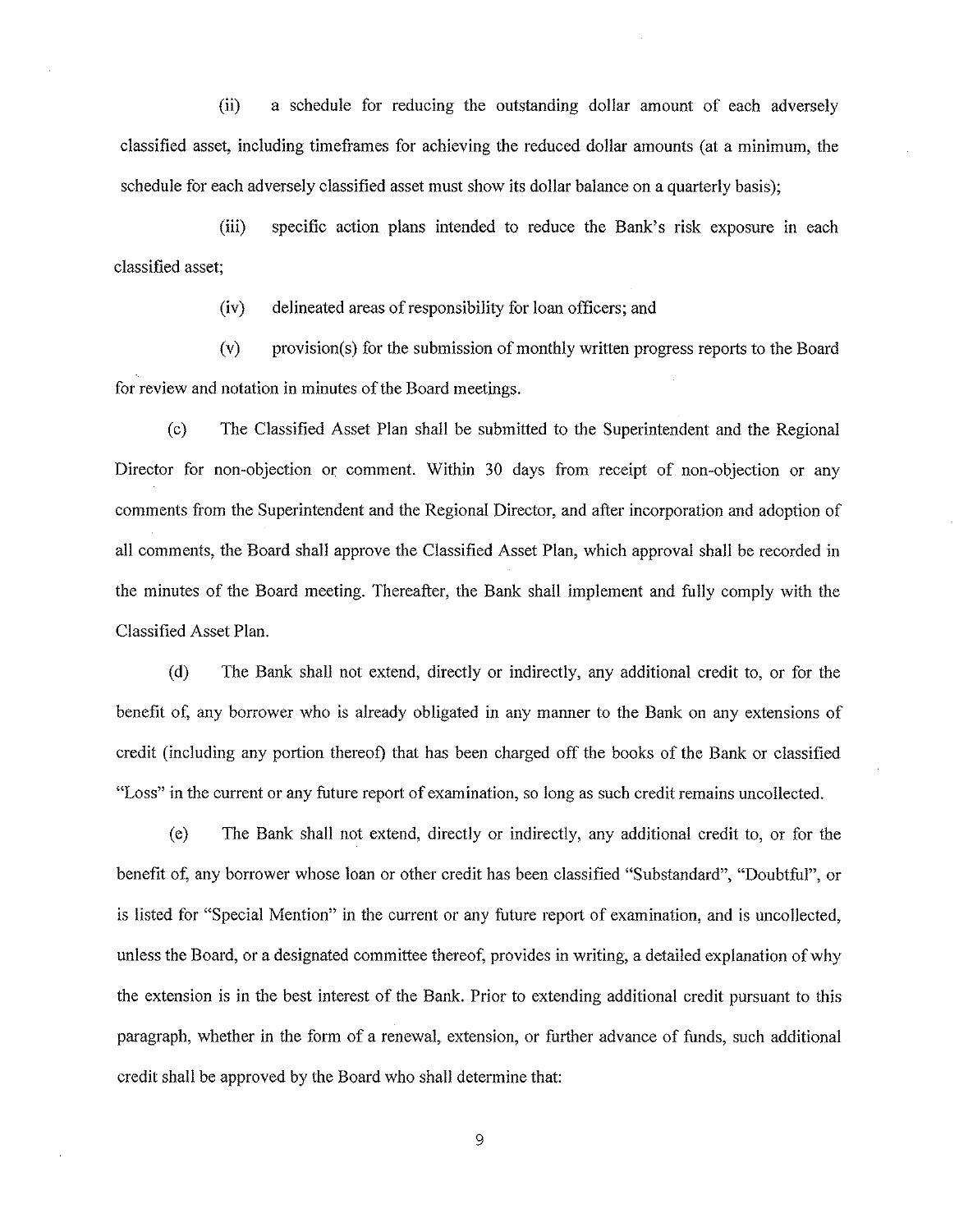(i) the failure of the Bank to extend such credit would be detrimental to the best interests of the Bank, with a written explanation of why the failure to extend such credit would be detrimental;

(ii) the extension of such credit would improve the Bank's position, with a written explanatory statement of how and why the Bank's position would improve; and

(iii) an appropriate workout plan has been developed and will be implemented in conjunction with the additional credit to be extended.

(f) The Board's determinations and approvals shall be recorded in the minutes of the Board meeting and copies shall be submitted to the Superintendent and the Regional Director at such times as the Bank submits the progress reports required by this Order, or sooner upon the written request of the Superintendent or the Regional Director.

### LOSS CHARGE-OFF

4. The Bank shall eliminate from its books, by charge-off or collection, all assets or portions of assets classified "Loss" by the Department and the FDIC in the current Report of Examination that have not been previously collected or charged off. Elimination or reduction of such assets with the proceeds of other Bank extensions of credit shall not be considered "collection" for purposes of this paragraph. Thereafter, within 10 days after the receipt of any report of examination of the Bank from the Department or the FDIC, the Bank shall eliminate from its books, by charge-off or collection, all assets or portions of assets classified "Loss" in any report of examination that have not been previously collected or charged off.

# CONCENTRATIONS

5. (a) Within 30 days from the effective date of this Order, the Bank shall formulate and submit for review as described in subparagraph (b), a written plan to reduce and manage each of the concentrations of credit (including overdrafts and immediate availability on check deposits) identified in the current Report of Examination ("Concentrations Reduction Plan"). At a minimum, the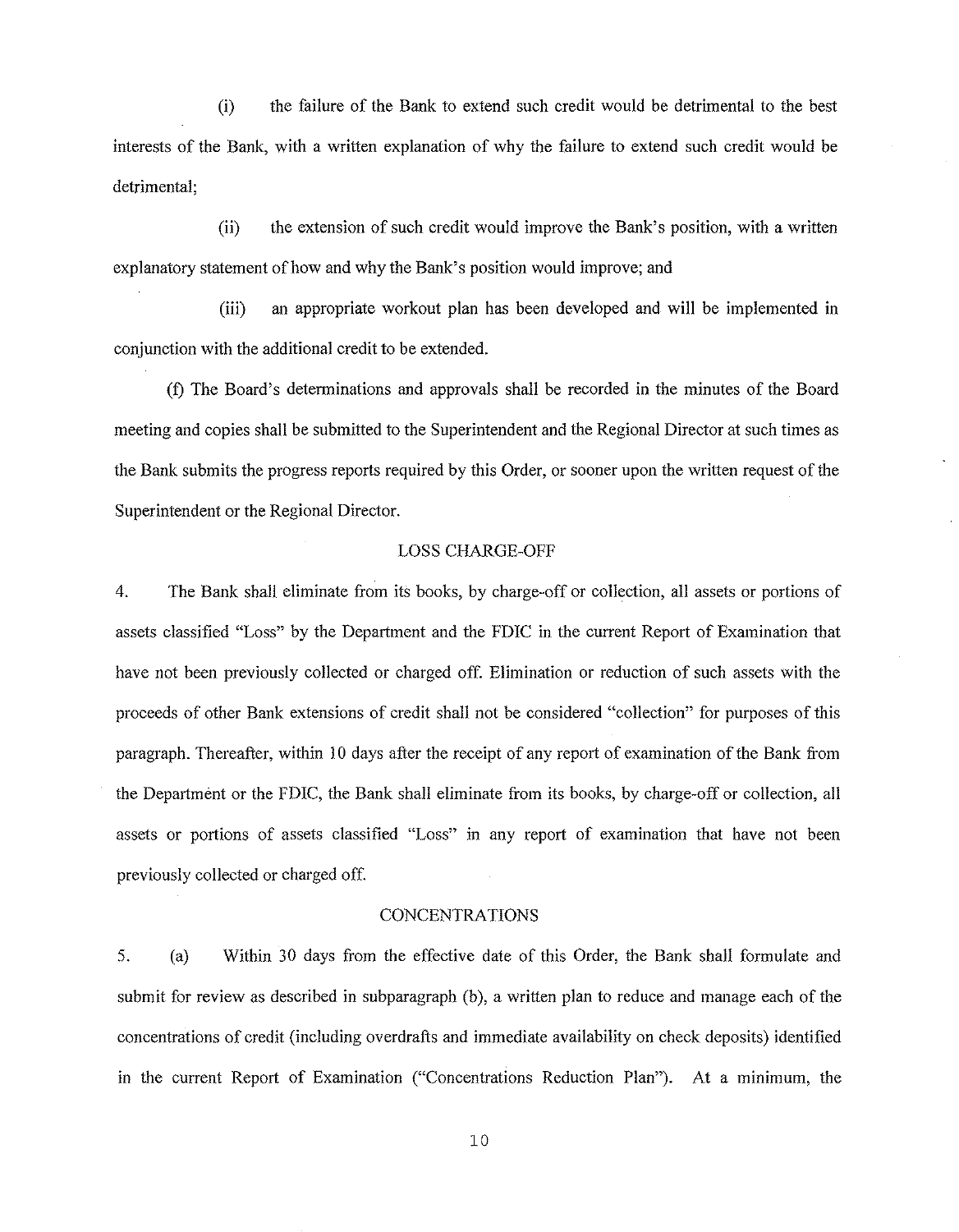Concentrations Reduction Plan must provide for written procedures for the ongoing measurement and monitoring of the concentrations of credit, and a limit on concentrations commensurate with the Bank's capital position, business strategy, management expertise, size, location, safe and sound banking practices, and the overall risk profile of the Bank. Such plan shall prohibit any advances that would increase the concentration unless the advance is pursuant to an existing loan agreement and is otherwise permissible pursuant to this Order.

(b) The Concentrations Reduction Plan shall be submitted to the Superintendent and the Regional Director for non-objection or comment. Within 30 days from receipt of non-objection or any comments from the Superintendent and the Regional Director, and after incorporation and adoption of all comments, the Board shall approve the Concentration Reduction Plan, which approval shall be .recorded in the minutes of the Board meeting. Thereafter, the Bank shall implement and fully comply with the plan.

# CAPITAL

6. (a) Within 60 days from the effective date of this Order, the Bank shall meet and maintain the following minimum capital levels (as defined in Part 325 of the FDIC's Rules and Regulations, 12 C.P.R. Part 325), after establishing an appropriate ALLL:

(i) Tier 1 Capital at least equal to 10% of total assets; and

(ii) Total risk-based Capital at least equal to 15% of total risk-weighted assets.

(b) For purposes of this Order, all terms relating to capital shall be calculated in accordance with Part 325 of the FDIC's Rules and Regulations, 12 C.P.R. Part 325, and the Bank shall comply with the FDIC's Statement of Policy on Risk-Based Capital found in Appendix A to Part 325 of the FDIC's Rules and Regulations, 12 C.P.R. Part 325, App. A.

(c) In the event any capital ratio falls below the minimum required by this Order, the Bank shall immediately notify the Superintendent and the Regional Director; and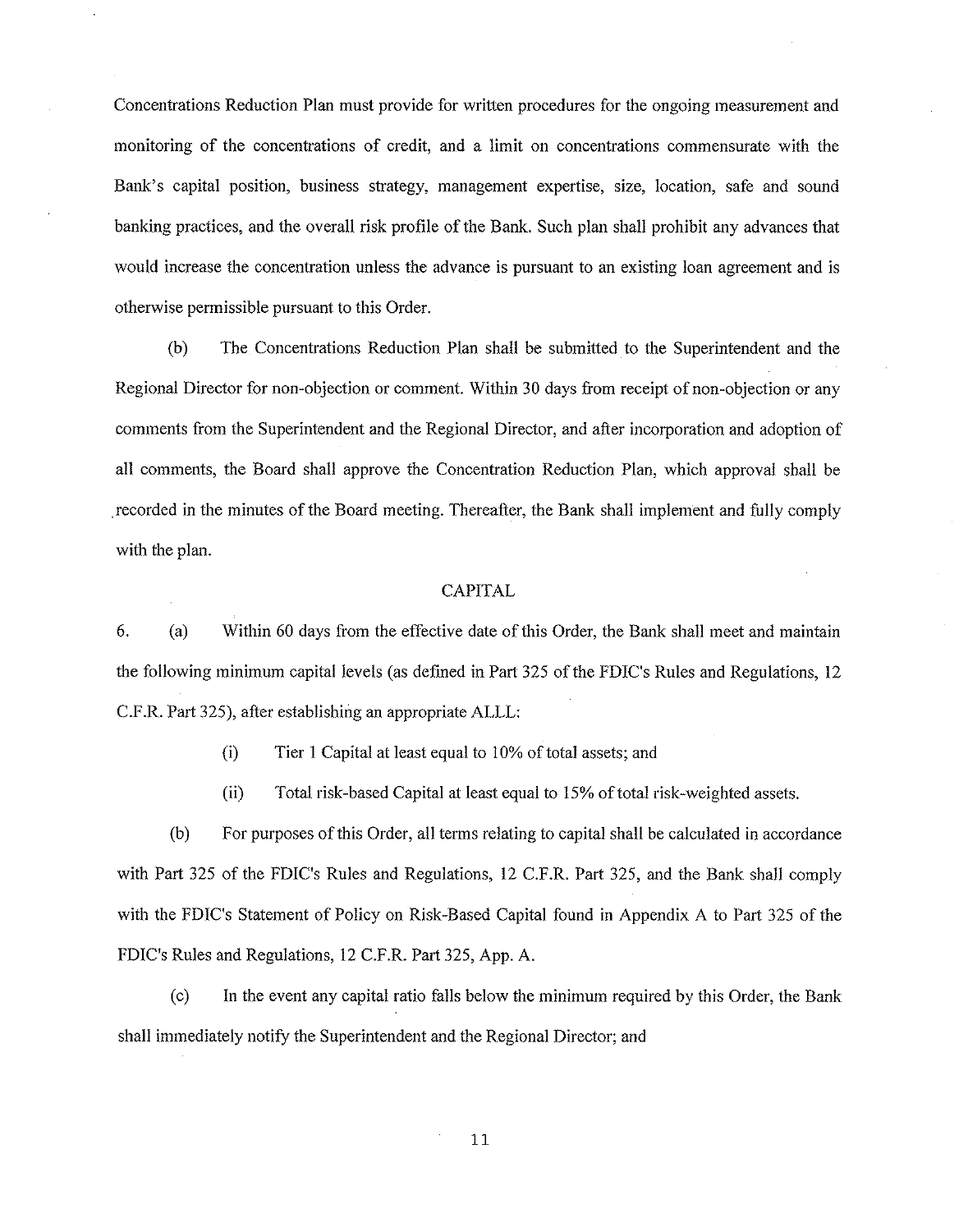(i) within 90 days shall increase capital in an amount sufficient to comply with this

Order; or

(ii) within 60 days shall develop a written plan ("Capital Plan") describing the primary means and timing by which the Bank shall increase its capital ratios up to or in excess of the minimum requirements set forth in this Order, as well as a contingency plan ("Contingency Plan") for the sale, merger, or liquidation of the Bank in the event the primary sources ofcapital are not available within 30 days. The Capital Plan and Contingency Plan shall be submitted for review as described below.

(d) At a minimum, the Capital Plan shall include:

(i) specific plans to achieve the capital levels required under this Order;

(ii) specific plans for the maintenance of adequate capital that may in no event be less than the requirements of the provisions of this Order;

(iii) projections for asset growth and capital requirements, and such projections shall be based upon a detailed analysis of the Bank's current and projected assets, liabilities, earnings, fixed assets, and off-balance sheet activities, each of which shall be consistent with the Bank's strategic business plan;

(iv) projections for the amount and timing of the capital necessary to meet the Bank's current and future needs;

(v) the primary source(s) from which the Bank will strengthen its capital to meet the Bank's needs; and

(vi) contingency plans that identify alternative sources of capital should the primary source(s) under (v) above not be available.

(e) The Capital Plan and the Contingency Plan shall be submitted to the Superintendent and the Regional Director for non-objection or comment. Within 30 days from receipt of nonobjection or any comments from the Superintendent and the Regional Director, and after incorporation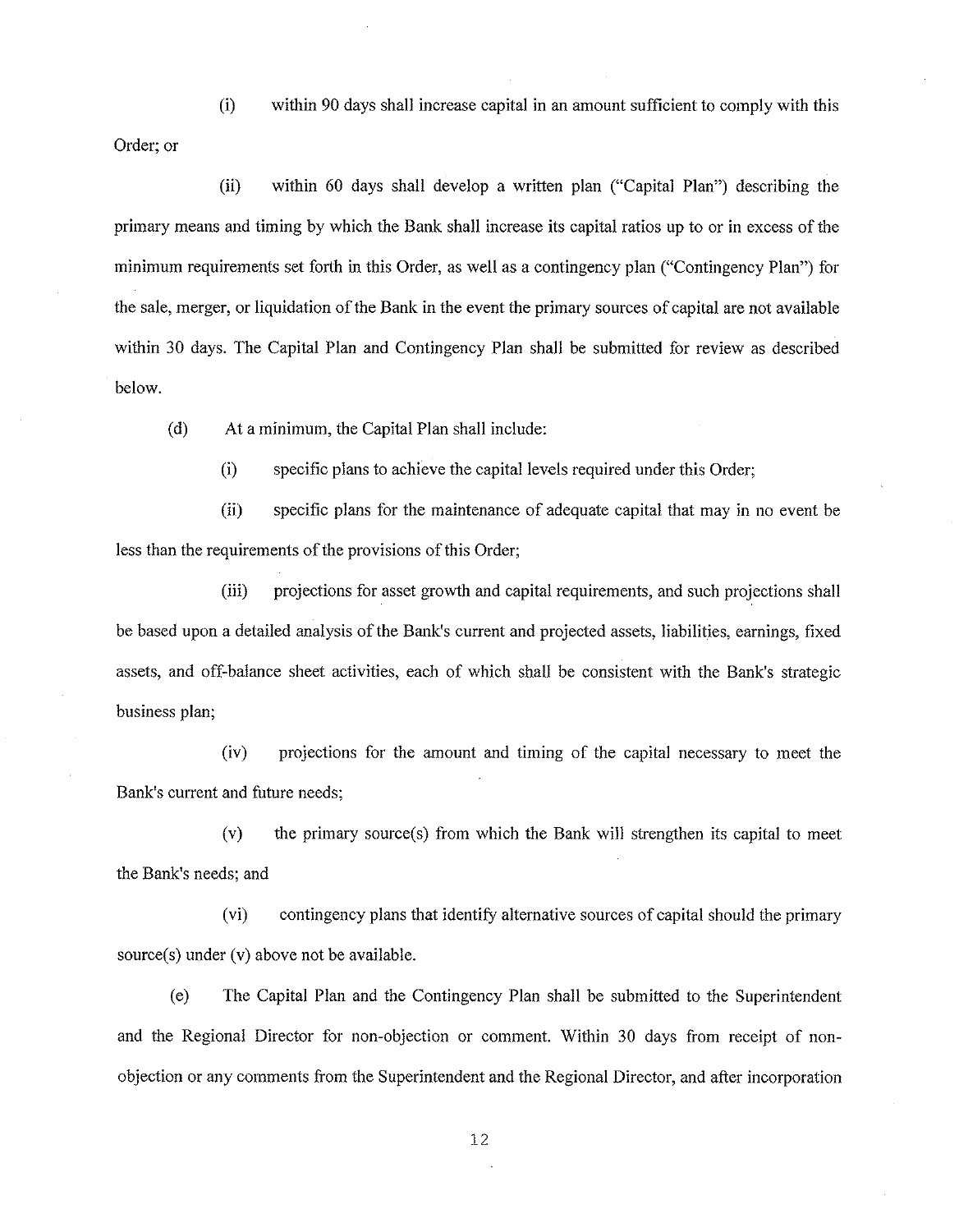and adoption of all comments, the Board shall approve the Capital Plan and the Contingency Plan, which approval shall be recorded in the minutes of the Board meeting. Thereafter, the Bank shall implement and fully comply with the Capital Plan and the Contingency Plan.

(f) The Board shall review the Bank's adherence to the Capital Plan, at a minimum, on a monthly basis. Copies of the reviews and updates shall be submitted to the Superintendent and the Regional Director as part of the progress reports required by this Order.

# LOAN POLICY

7. (a) Within 60 days from the effective date of this Order, the Bank shall conduct a review of the Bank's loan policies and procedures for adequacy and, based upon such review, shall make all appropriate revisions to the loan policies and procedures ("Loan Policy") necessary to address the lending deficiencies identified in the current Report of Examination. The revised Loan Policy shall be submitted for review as described in subparagraph (c). The Board shall also establish review and monitoring procedures to ensure that all lending personnel adhere to the Loan Policy, and that the Board receives timely and fully documented reports on loan activity, including reports that identify deviations from the Loan Policy.

(b) The Loan Policy shall, at a minimum:

(i) require that all extensions of credit originated or renewed by the Bank, including loans purchased from a third party (loan participations):

a. have a clearly defined and stated purpose;

b. have a predetermined and realistic repayment source and schedule, including secondary source of repayment;

c. are supported by complete loan documentation, including lien searches, perfected security interests, and collateral valuations; and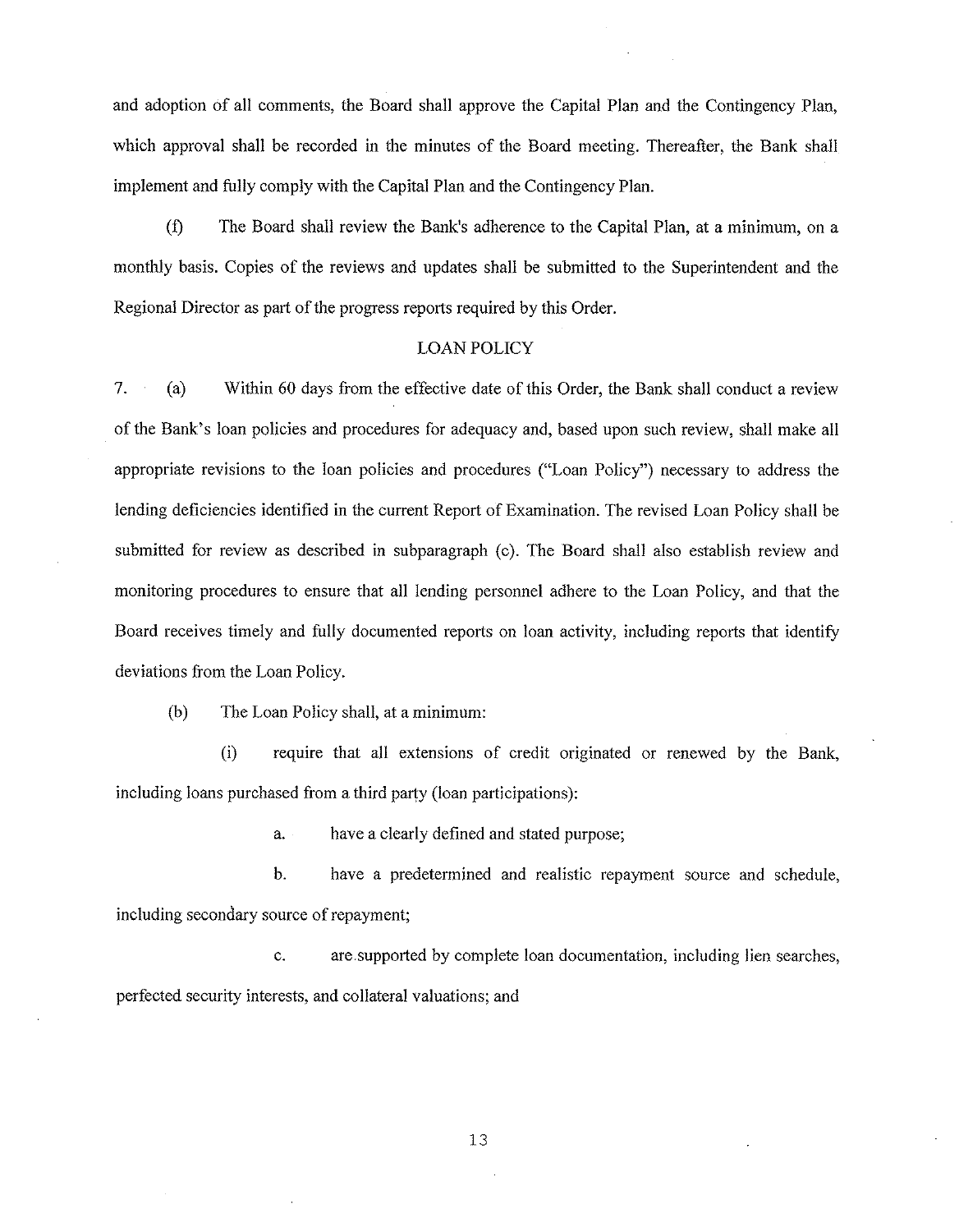d. are supported by current financial information, profit and loss statements or copies of tax returns, and cash flow projections, which shall be maintained throughout the term of the loan; and are otherwise in conformance with the Loan Policy;

(ii) incorporate limitations on the amount that can be loaned in relation to established collateral values, require the source of collateral valuations to be identified, require that collateral valuations be completed prior to the commitment to lend funds, and require that collateral valuations be performed on a periodic basis over the term of the loan;

(iii) require that extensions of credit to any of the Bank's executive officers, directors, or principal shareholders, or to any related interest of such person, be reviewed for compliance with Banking Law Section 130 as implemented by Part 321 of the Superintendent's Regulations and Part 11 of the General Regulations of the Banking Board, as well as Regulation 0 of the Board of Governors of the Federal Reserve System, 12 C.F.R. Part 215, section 337.3 of the FDIC's Rules and Regulations, 12 C.F.R. § 337.3;

(iv) require accurate reporting of past due loans to the Board or the Bank's loan committee at least monthly;

(v) require the individual reporting ofloans granted as exception to the Loan Policy and aggregation of such loans in the portfolio;

(vi) prohibit the capitalization of interest or loan-related expenses unless the Board or the Bank's loan committee provides, in writing, a detailed explanation of why such action is in the best interest of the Bank; and

(vii) establish review and monitoring procedures for compliance with the FDIC's appraisal regulation, 12 C.F.R. Part 323, and the *Interagency Appraisal and Evaluation Guidelines*  (FIL-74-94, issued November ll, 1994).

(c) The Loan Policy shall be submitted to the Superintendent and the Regional Director for non-objection or comment. Within 30 days from receipt of non-objection or comments from the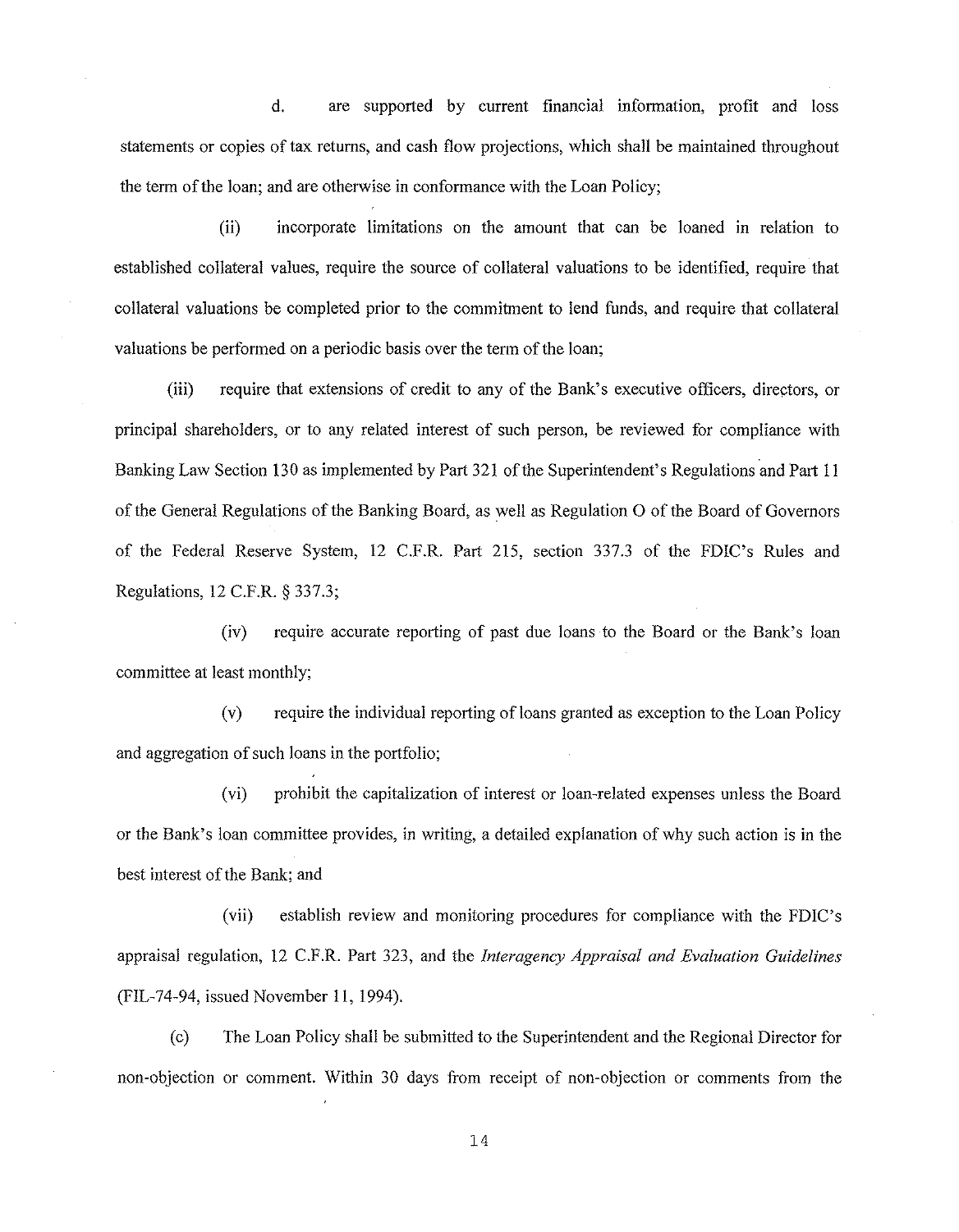Superintendent and the Regional Director, and after incorporation and adoption of all comments, the Board shall approve the Loan Policy, which approval shall be recorded in the minutes of the Board meeting. Thereafter, the Bank shall implement and fully comply with the Loan Policy.

### INSIDER TRANSACTIONS

8. (a) No new loans or other extensions of credit shall be granted without the prior written approval or non-objection of the Superintendent and the Regional Director to or for the benefit of any Bank director, executive officer, principal shareholder, or their "related interests," (as such terms are defined in section 215.2 of Regulation O of the Board of Governors of the Federal Reserve System, 12 C.F.R. § 215.2), referred to collectively as "insiders", or any entity or organization in which insiders have a financial interest, or serves as an officer, director, trustee, or partner.

(b) Collateral supporting any loans or other extensions of credit to or for the direct or indirect benefit of any Insider, or any entity or organization in which any Insider has a financial interest, or serves as an officer, director, trustee, or partner, may not be released without the prior written approval or non-objection of the Regional Director and the Superintendent.

### FORENSIC AUDIT

9. (a) Within 30 days from the effective date of this ORDER, the Bank shall retain an independent third party forensic auditor acceptable to the Superintendent and the Regional Director, who will examine the accounts and lending activities of officers and directors of the Bank, and any transactions involving the related interests of officers and directors ofthe Bank from beginning June 1, 2007 to the effective date of this Order ("Forensic Audit").

(b) The Bank shall provide the Superintendent and the Regional Director with a copy of the proposed engagement letter or contract with the independent third party forensic auditor for nonobjection or comment before it is executed. Any changes requested to be made in the engagement letter or contract by the Superintendent and the Regional Director, including but not limited to, the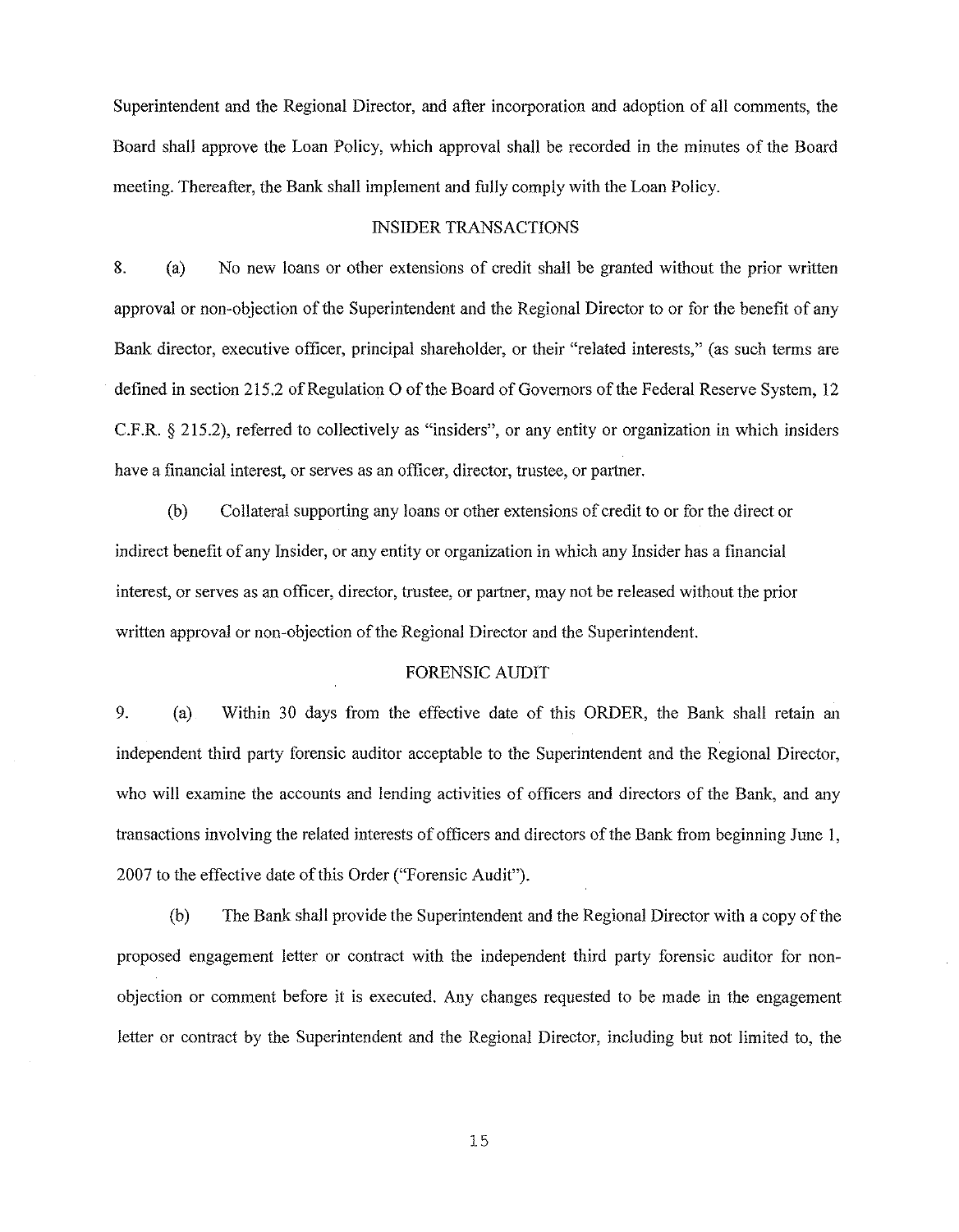accounts, transactions and lending activities to be examined, shall be made prior to execution by the Bank.

 $(c)$  The Forensic Audit shall be completed within 60 days from the effective date of this Order.

(d) Within 30 days after receipt of the completed Forensic Audit the Bank shall implement and enforce an effective system of internal controls, consistent with the findings of the external Forensic Audit.

(e) The Forensic Audit required by this paragraph shall be submitted to the Superintendent and the Regional Director for review and comment. Within 30 days of receipt of any comments from the Superintendent and the Regional Director, the Bank shall incorporate any changes required by the Superintendent and the Regional Director and thereafter adopt, implement, and adhere to the recommendations of the Forensic Audit.

### BANK SECRECY ACT

10. (a) Within 60 days from the effective date of this Order, the Bank shall develop, adopt, and implement a system of internal controls designed to ensure full compliance with the Bank Secrecy Act ("BSA Internal Controls") taking into consideration its size and risk profile.

(b) At a minimum, the system of BSA Internal Controls shall include policies, procedures and processes addressing the following areas:

(i) Risk Assessment: The Bank shall conduct an initial and subsequent periodic risk assessments and identification of the Bank's operations, products and services ("Risk Assessment") consistent with the guidance for risk assessments set forth in the *Bank Secrecy Act/Anti-Money Laundering Examination Manual* compiled by the Federal Financial Institutions Examination Council (www.ffiec.gov/bsa\_ aml\_infobase/default.htm) (the "BSA Manual").

a. The Risk Assessment shall establish appropriate written policies, procedures, and processes regarding Risk Assessments.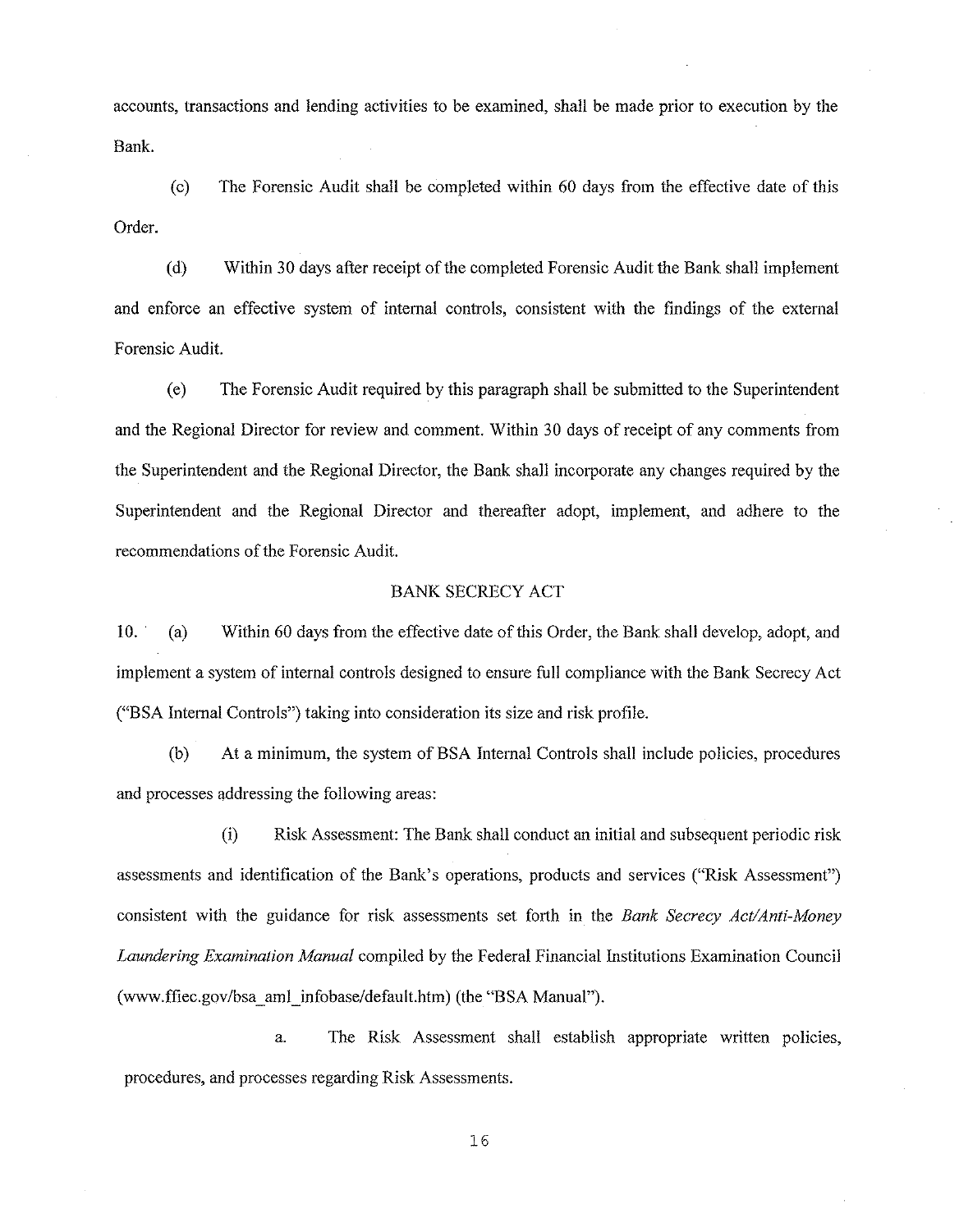b. The Risk Assessment shall include policies and procedures to address risk mitigation factors relating to risk ratings assigned to customers and customer accounts.

(ii) Customer Due Diligence ("CDD"): The Bank shall review and enhance its CDD policies, procedures and processes for new and existing customers to:

a. be consistent with the guidance for customer due diligence and enhanced due diligence set forth in the BSA Manual;

b. operate in conjunction with its CIP; and

c. enable the Bank to predict with relative certainty the types of transactions in which a customer is likely to engage;

(iii) Enhanced CDD: The Bank shall establish enhanced due diligence policies, procedures and processes to identify, understand and monitor new and existing high-risk customers to:

a. be consistent with the guidance for enhanced CDD set forth in the BSA Manual; and

b. operate in conjunction with its CIP, CDD and Enhanced CDD policies, procedures and processes.

(iv) The Bank shall establish procedures to conduct periodic reviews for low and medium-risk customers.

(v) The Bank shall establish procedures for monitoring suspicious activity involving customer check deposits and withdrawal.

(c) These policies, procedures, processes and systems should operate in conjunction with each other and be consistent with the guidance for account/transaction monitoring and reporting set forth in the BSA Manual.

(d) Within 60 days from the effective date of this Order, the Bank shall establish independent testing programs for compliance with the BSA and Office of Foreign Control ("OFAC") rules and regulations, to be performed on no less than an annual basis. The scope of the testing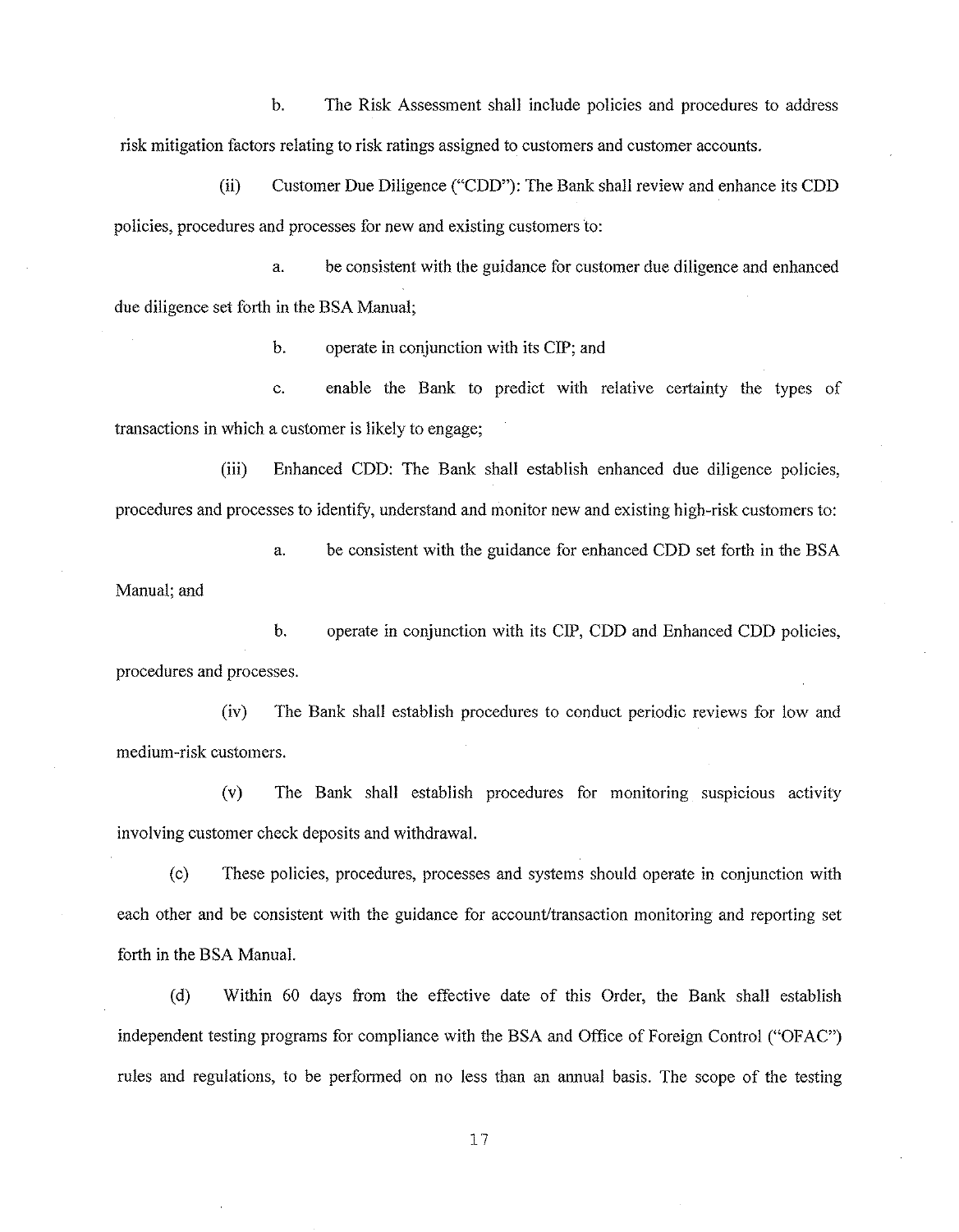procedures to be performed, and testing results, shall be documented in writing and approved by the Board. Minimum testing procedures should be consistent with the guidance for independent testing as set forth in the BSA Manual.

(e) The Bank shall designate a qualified individual or individuals ("BSA Officer") responsible for coordinating and monitoring day-to-day compliance with the BSA and OFAC laws and regulations. The appointment of a qualified individual shall conform with guidance for the BSA officer position as set forth in the BSA Manual.

(f) The Bank shall develop, adopt and implement a comprehensive and effective risk based training program designed for the Board, management, and staff and their specific duties on all relevant aspects of BSA and OFAC laws, regulations, and Bank policies and procedures that are consistent with the guidance for training as set forth in the BSA Manual. The Bank shall monitor the training program to ensure that the Board, management and staff complete the training in the specified time, and provide an annual certification to the Board regarding the completion of training of the Board, management and staff.

(g) The Bank shall engage a qualified independent firm acceptable to the Superintendent and the Regional Director to conduct a review of accounts and transaction activity, for the time period beginning June I, 2007 through the effective date of this Order, to determine whether suspicious activity involving any accounts of, or transactions within or through, the Bank was properly identified and reported in accordance with the applicable suspicious activity reporting requirements.

(i) The qualified independent firm shall conduct a review of the Bank's process relating to the closing procedures of customer accounts subject to suspicious activity monitoring.

(ii) The qualified independent firm shall conduct a review of and validate the automatic and/or manual procedures, processes and systems used by the Bank to detect suspicious activity conducted within or through the Bank.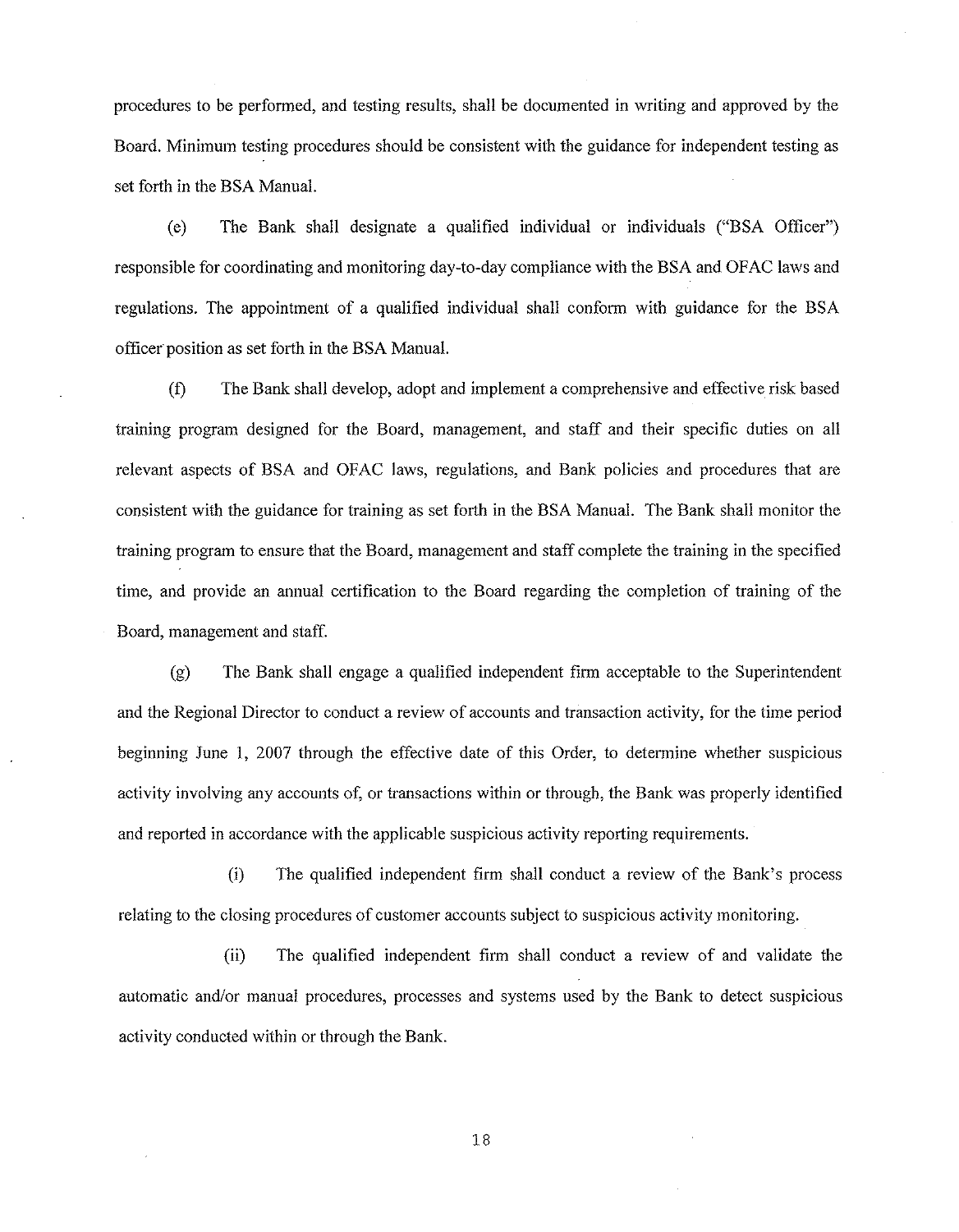(iii) The review and validation by the qualified independent firm shall include an assessment of the methodology, software, algorithms and filtering criteria used by the Bank's automated processes and systems in detecting suspicious activity.

(h) The BSA Internal Controls shall be submitted to the Superintendent and the Regional Director for non-objection or comment. Within 30 days from receipt of non-objection or any comments from the Superintendent and the Regional Director, and after incorporation and adoption of all comments, the Board shall approve the BSA Internal Controls, which approval shall be recorded in the minutes of the Board meeting. Thereafter, the Bank shall implement and fully comply with the BSA Internal Controls.

## ETHICS POLICY

11. (a) Within 60 days from the effective date of this Order, the Bank shall revise its written ethics policy and procedures with regard to the ethical conduct and other standards of conduct and responsibilities for its directors, officers, employees, and other persons participating in the conduct of the Bank's affairs. At a minimum, the ethics policy and procedures shall address the financial interests and obligations of an individual that are in conflict with such individual's duties and responsibilities, and at a minimum shall contain the following:

(i) Participation, in any manner, in any transaction or extension of credit in which the individual, his or her spouse, child, partner, controlled organization or other related interest is involved; or, in any transaction with, or extension of credit to, an entity in which the individual has a financial interest, or serves as an officer, director, trustee, partner or employee; and

(ii) Receiving portions of the proceeds of extensions of credit made by the Bank to third parties

(b) Within 60 days from the effective date of this Order, the Bank shall develop, adopt and implement a comprehensive conflicts of interest policy. · At a minimum such policy must establish specific guidelines for officers and directors of the Bank regarding conflicts of interests and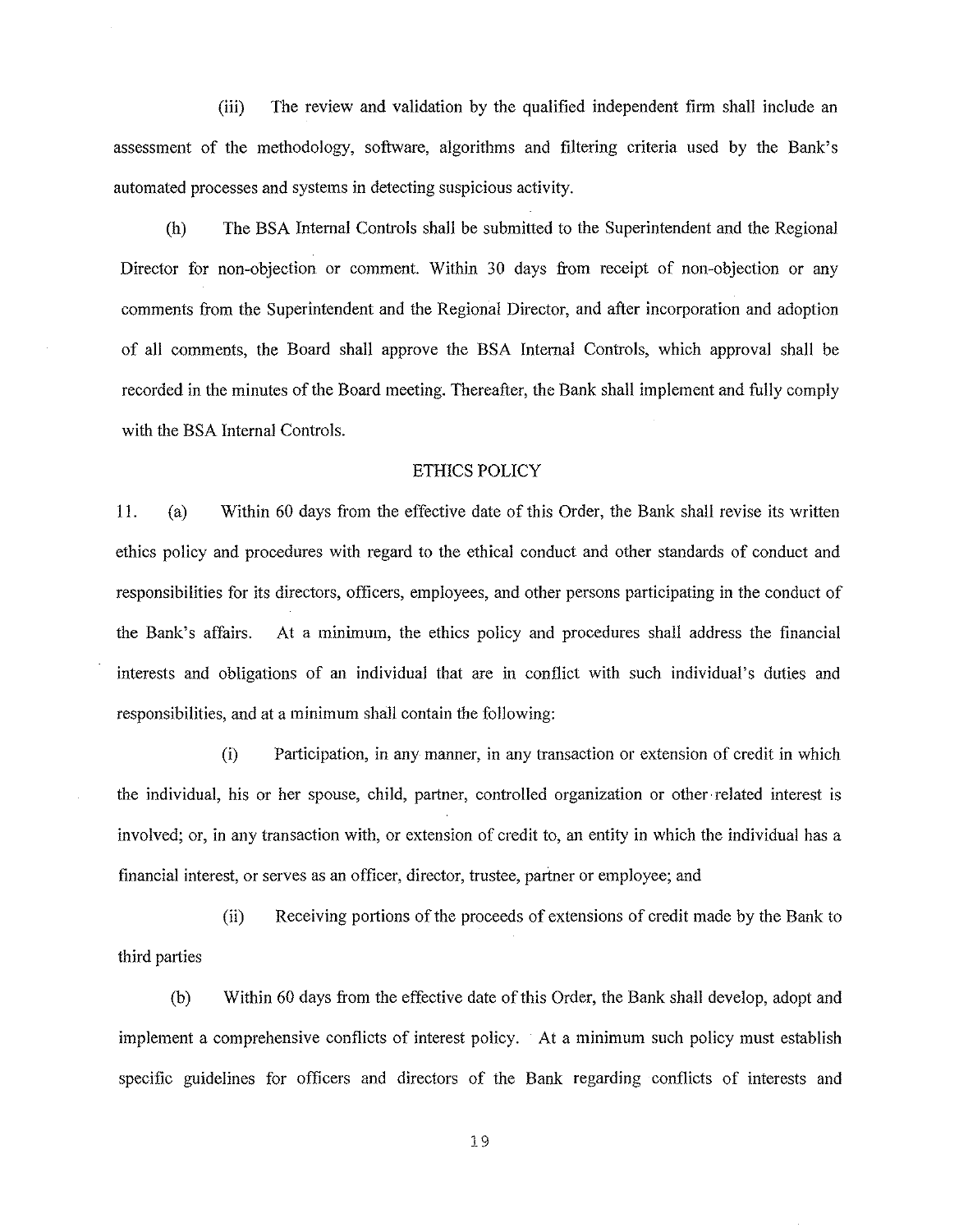specifically respond to any recommendations made in the Audit Reports required by this Order. The policy and its implementation shall be submitted to the Superintendent and the Regional Director for approval or non-objection.

### INTERNAL ROUTINE AND CONTROLS

12. (a) Within 60 days from the effective date of this Order, the Bank shall revise and submit for review, as described in subparagraph (b), the Bank's internal routine and controls policy ("IRC Policy") for the operation of the Bank in such a manner as to provide adequate internal routines and controls consistent with safe and sound banking practices.

(b) The IRC Policy shall be submitted to the Superintendent and the Regional Director for non-objection or comment. Within 30 days from receipt of non-objection or any comments from the Superintendent and the Regional Director, and after incorporation and adoption of all comments, the Board shall approve the IRC Policy, which approval shall be recorded in the minutes of the Board meeting. Thereafter, the Bank shall implement and fully comply with the IRC Policy.

# AUDIT PROGRAM

13. (a) Within 60 days from the effective date of this Order, the Bank shall develop internal and external audit programs ("Audit Programs") that establish procedures to protect the integrity ofthe Bank's operational and accounting systems. At a minimum the Audit Programs shall:

(i) comply with the *Interagency Policy Statement on External Auditing Programs of Banks and Savings Associations* and the *Interagency Policy Statement on the Internal Audit Function and its Outsourcing;* 

(ii) provide procedures to test the validity and reliability of operating systems, procedural controls, and resulting records; and

(iii) provide for monthly reports of audit findings from the auditors directly to the Board. The minutes of the Board shall reflect consideration of these reports and describe any discussion or action taken as a result thereof.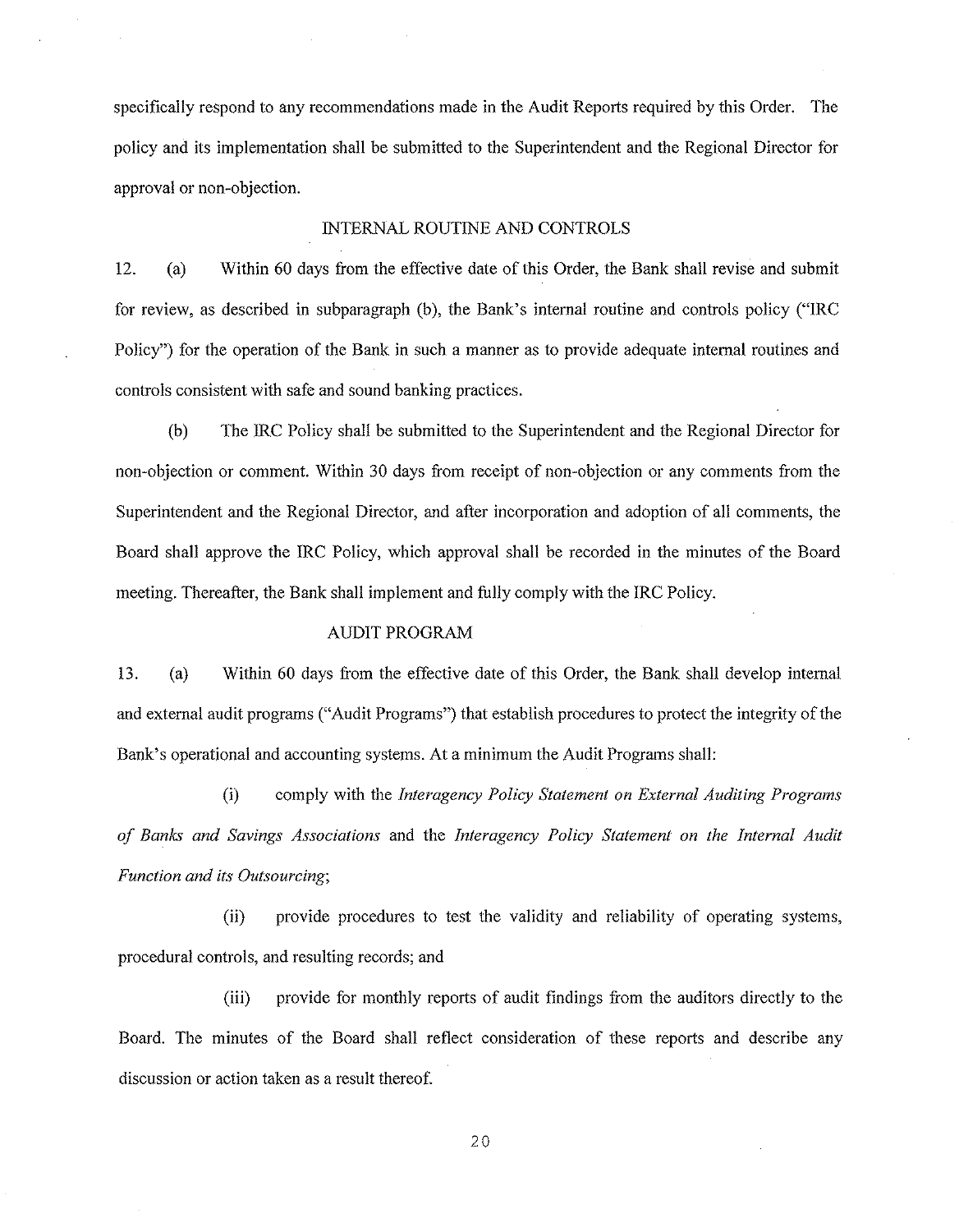(b) The Bank shall provide the Superintendent and the Regional Director with a copy of all· extemal audit reports, management letters, and qualifications within 15 days of the Bank's receipt of such report(s). The Board shall address all findings of the external audit reports at its next regular meeting after receipt of the reports. Any action or inaction taken as a result of addressing the reports shall be noted in the minutes of the Board meeting with each individual member's vote recorded.

(c) The Audit Programs shall be submitted to the Superintendent and the Regional Director for non-objection or comment. Within 30 days from receipt of non-objection or any comments from the Superintendent and the Regional Director, and after incorporation and adoption of all comments, the Board shall approve the Audit Programs, which approval shall be recorded in the minutes of the Board meeting. Thereafter, the Bank shall implement and fully comply with the Audit Programs.

### CORRECTION OF VIOLATIONS

14. The Bank shall take all steps necessary, consistent with other provisions of this Order and safe and sound banking practices, to, eliminate, correct and prevent unsafe or unsound banking practices, violations of law or regulation, and all contraventions of regulatory policies and guidelines.

### COMPLIANCE COMMITTEE

15. (a) Within 60 days from the effective date of this Order, the Board shall establish a compliance committee ("Compliance Committee"), the majority of which members shall be "independent", as that term is defined in Paragraph  $1(g)$  of this Order, with the responsibility of ensuring compliance with all provisions of this Order.

(b) The Compliance Committee shall monitor compliance with this Order and submit a written report monthly to the Board, and a copy of the report and any discussion related to the report or this Order shall be made part of the minutes of the Board meeting. Copies of the monthly report shall be submitted to the Superintendent and the Regional Director as part of the progress reports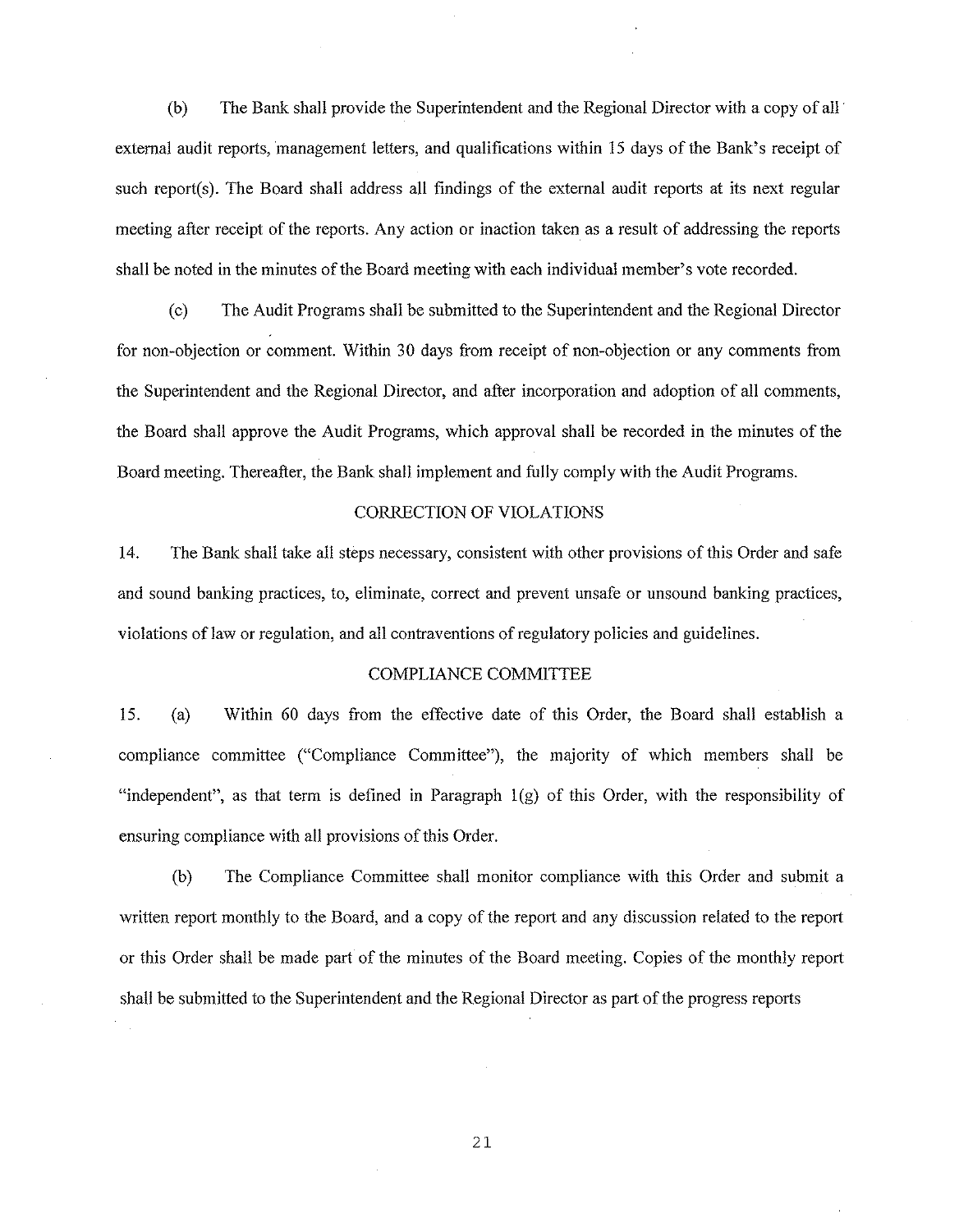required by this Order. Nothing contained herein shall diminish the responsibility of the entire Board to ensure compliance with the provisions of this Order.

### PROFIT AND BUDGET PLAN

16. (a) Within 60 days from the effective date of this Order, and within the first 30 days of each calendar year thereafter, the Bank shall formulate and submit for review as described in subparagraph (c), a written profit and budget plan ("Profit Plan") consisting of goals and strategies, consistent with sound banking practices, and taking into account the Bank's other written plans, policies, or other actions as required by this Order.

(b) The Profit Plan shall include, at a minimum:

(i) a description of the operating assumptions that form the basis for, and adequately support, material projected revenue and expense components;

(ii) specific goals to maintain appropriate provisions to the ALLL;

(iii) realistic and comprehensive budgets for all categories of income and expense;

(iv) an executive compensation plan to address any and all salaries, bonuses and other benefits of every kind or nature whatsoever, both current and deferred, whether paid directly or indirectly. The executive compensation plan shall incorporate qualitative as well as profitability performance standards for the Bank's Senior Executive Officers;

(v) a budget review process to monitor the revenue and expenses of the Bank whereby actual performance is compared against budgetary projections not less than quarterly; and

(vi) a recording made in the Board minutes of the results of the budget review and any actions taken by the Bank as a result of the budget review.

(c) The Profit Plan shall be submitted to the Superintendent and the Regional Director for non-objection or comment. Within 30 days from receipt of non-objection or any comments from the Superintendent and the Regional Director, and after incorporation and adoption of all comments, the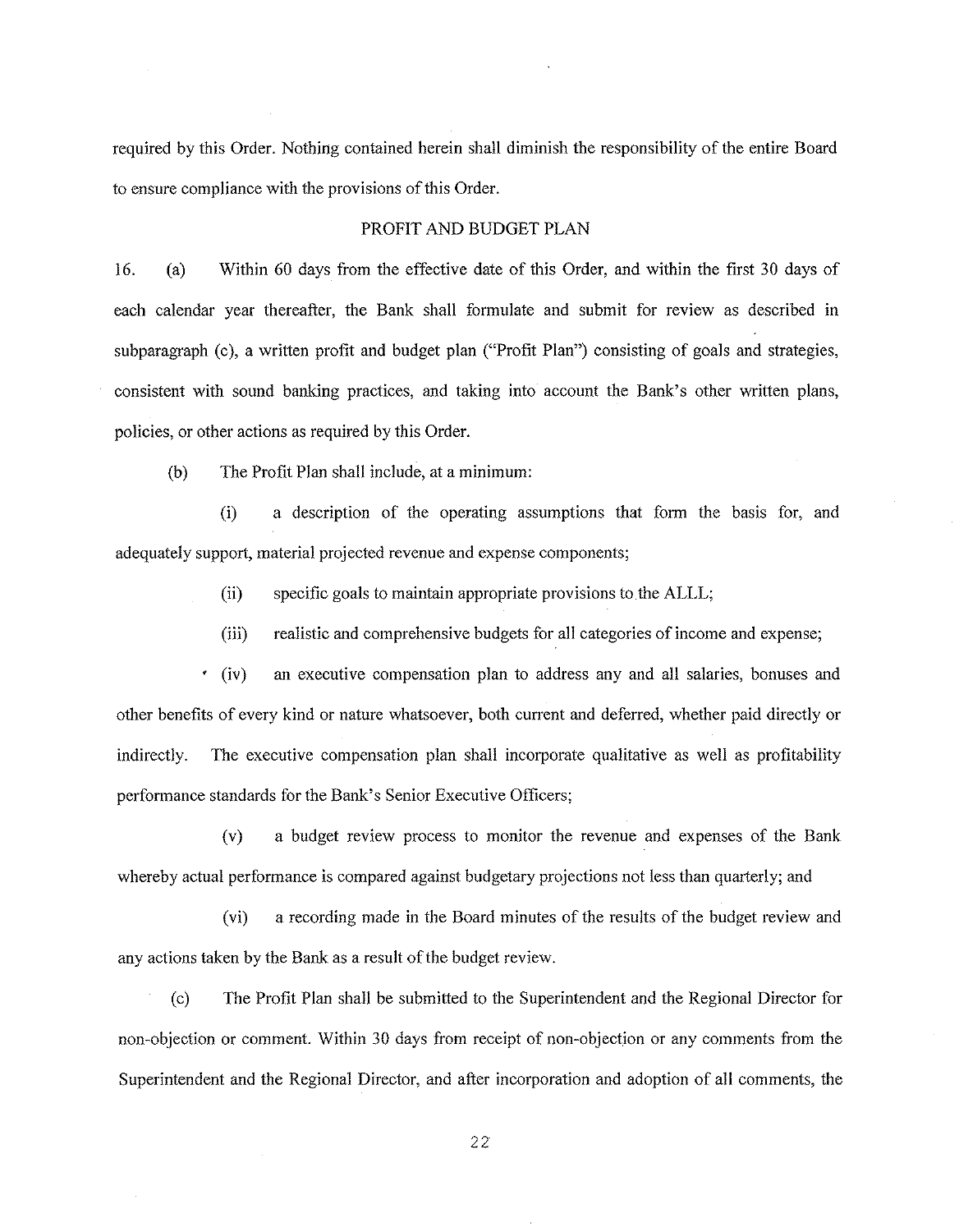Board shall approve the Profit Plan. Approval of the Profit Plan shall be recorded in the minutes of the Board meeting. Thereafter, the Bank shall implement and fully comply with the Profit Plan.

(d) Within 30 days following the end of each calendar quarter following completion of the Profit Plan required by this paragraph, the Board shall evaluate the Bank's actual performance in relation to the Profit Plan, record the results of the evaluation, and note any actions taken by the Bank in the minutes of the Board meeting at which such evaluation is undertaken.

## STRATEGIC PLAN

17. (a) Within 60 days from the effective date of this Order, the Bank shall develop and submit for review as required by subparagraph (c), a written strategic plan ("Strategic Plan") supported by an operating budget and consisting of goals and strategies, consistent with sound banking practices, and taking into account the Bank's other written plans, policies, or other actions as required by this Order. The Strategic Plan shall contain an assessment of the Bank's current financial condition and market area, and a description of the operating assumptions that form the basis for major projected income and expense components.

(b) The Strategic Plan shall include, at a minimum:

(i) identification of the major areas in and means by which the Bank will seek to improve operating performance;

(ii) specific goals to improve the net interest margin, increase interest income, reduce discretionary expenses,

(iii) financial goals, including pro forma statements for asset growth, capital adequacy, and earnings; and

(iv) coordination of the Bank's loan, investment, funds management, and operating policies, profit and budget plan, and ALLL methodology with the Strategic Plan.

(c) The Strategic Plan shall be submitted to the Superintendent and the Regional Director for non-objection or comment. Within 30 days from receipt of non-objection or any comments from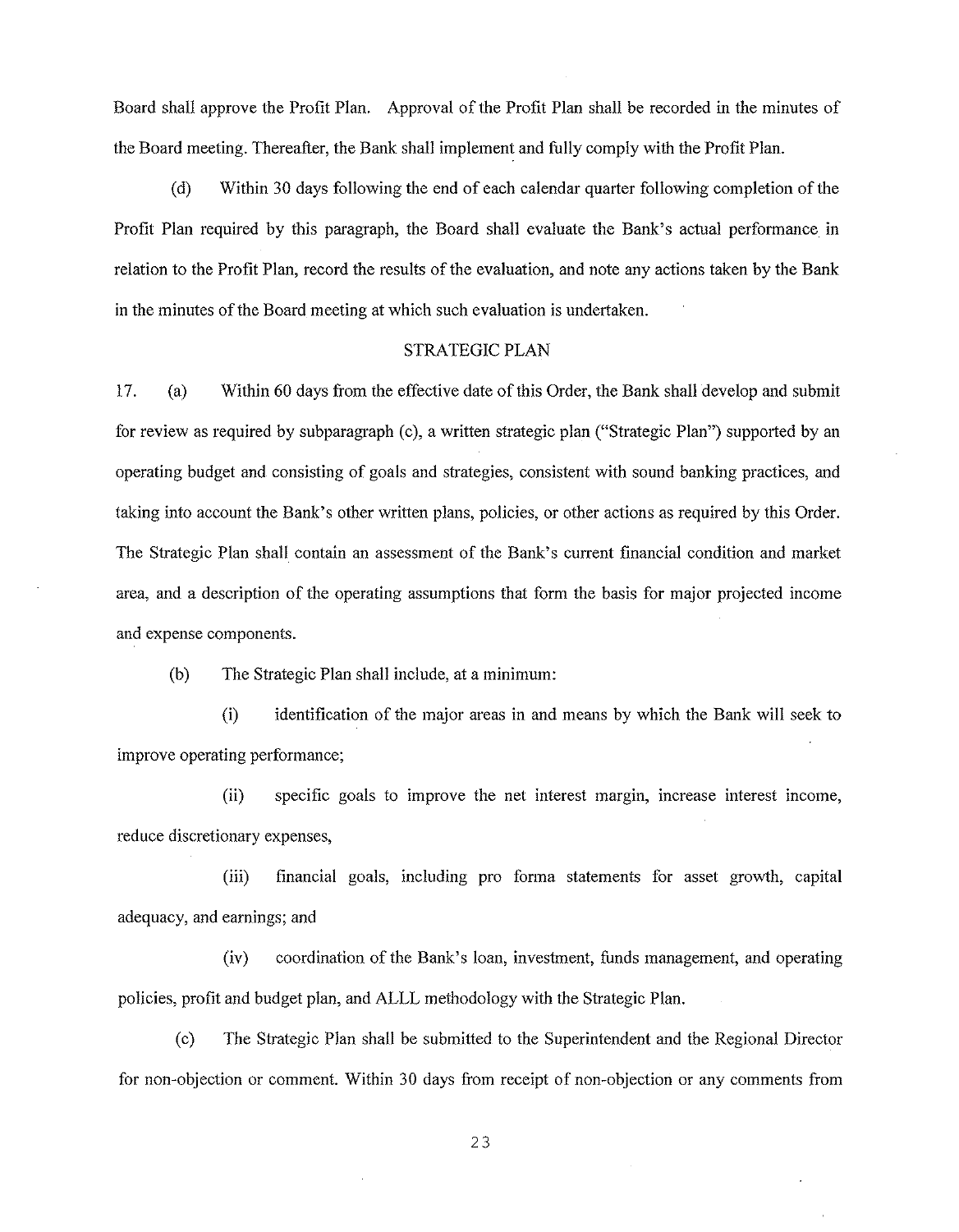the Superintendent and the Regional Director, and after incorporation and adoption of all comments, the Board shall approve the Strategic Plan, which approval shall be recorded in the minutes of the Board meeting. Thereafter, the Bank shall implement and fully comply with the Strategic Plan.

(d) The Strategic Plan required by this Order shall be revised 10 days prior to the end of each calendar year, and approved by the Board, which approval shall be recorded in the minutes of the Board meeting. Thereafter, the Bank shall implement and adhere to the revised Strategic Plan.

### DNIDEND RESTRICTION

18. The Bank shall not declare or pay any dividend without the prior written consent of the Superintendent and the Regional Director.

### PROGRESS REPORTS

19. Within 30 days from the end of each calendar quarter following the effective date of this Order, the Bank shall furnish to the Superintendent and the Regional Director written progress reports detailing the form, manner, and results of any actions taken to secure compliance with this Order. All progress reports and other written responses to this Order shall be reviewed by the Board and made a part of the Board minutes.

#### SHAREHOLDER DISCLOSURE

20. Following the effective date of this Order, the Bank shall provide to its shareholders or otherwise furnish a description of this Order within 45 days of the effective date of this Order. The description shall fully describe the Order in all material respects. The description and any accompanying communication, statement, or notice shall be sent to the Superintendent for nonobjection or comment within 30 days of the effective date of this Order. Any changes requested to be made shall be made prior to dissemination of the description, communication, notice, or statement.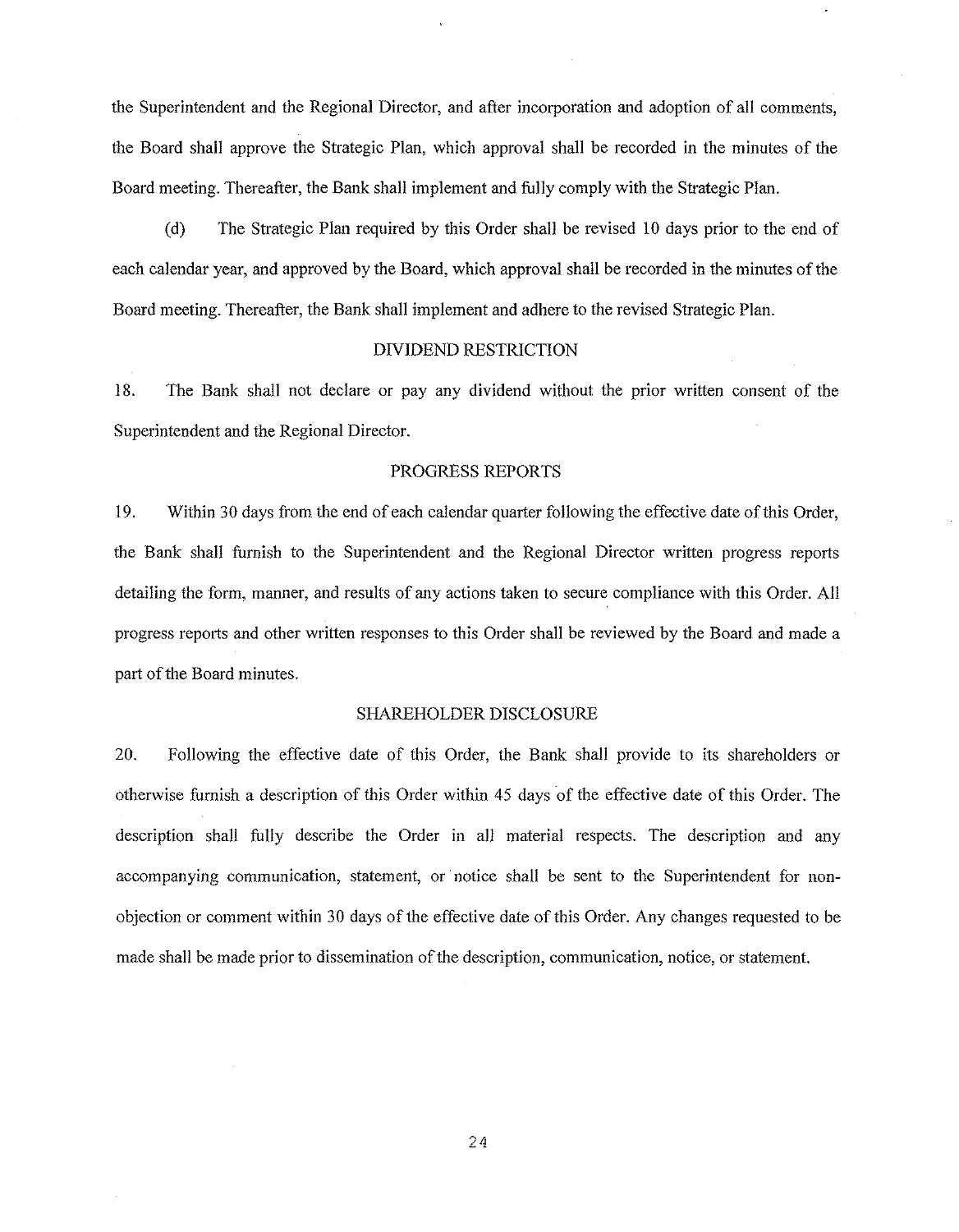## GENERAL PROVISIONS

21. The provisions of this Order shall be effective on the date of issuance and shall remain effective and binding upon the Bank and each of its directors, officers, employees, agents, successors and assigns.

22. No promise, assurance, representation or understanding, other than those contained in this Order, has been made to induce the Bank and its directors to agree to the provisions of this Order.

23. No provision of this Order shall bar, estop or otherwise prevent or preclude the Department or any federal or state agency or department from taking additional action affecting the Bank or any of its officers, directors or employees.

24. The provisions of this Order shall remain effective and enforceable except to the extent that, and until such time as, any provision of this Order has been modified, terminated, suspended or set aside in writing by the Superintendent and the Regional Director.

### NOTICES

25. All communications regarding this Order shall be sent to:

Yolanda Ford Acting Deputy Superintendent of Banks New York State Department of Financial Services One State Street New York, New York 10004